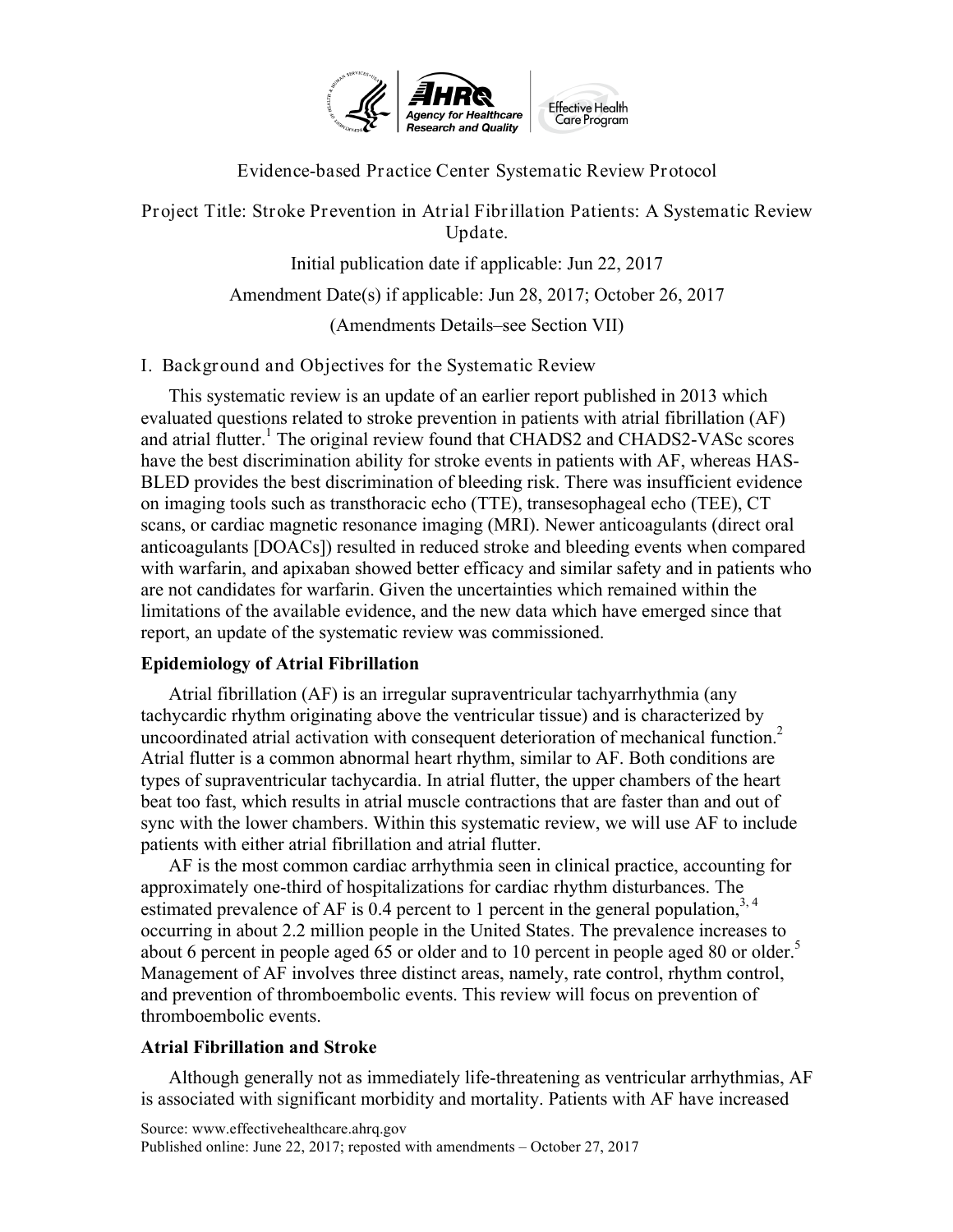approximately \$8 billion annually.<sup>12</sup> risk of embolic stroke, heart failure, and cognitive impairment; reduced quality of life; and higher overall mortality.<sup>6-8</sup> Patients with AF have a five-fold increased risk of stroke, and it is estimated that up to 25 percent of all strokes in the elderly are a consequence of AF.<sup>5</sup> Furthermore, AF-related strokes are more severe than other types of stroke, with AF patients being twice as likely to become bedridden than patients with stroke from other etiologies and more likely to die from the stroke.<sup>9-11</sup> Consistent with the nature of these events, AF-related stroke constitutes a significant economic burden, costing Medicare

#### **Risk Stratification and Stroke Prevention**

### *Risk Stratification*

CHADS2-VASc scores.<sup>13, 14</sup> The CHADS2 score ranges from 0 to 6, with increasing CHADS2-VASc score of 1 to 15.2 percent in patients with a CHADS2-VASc score of The rate of ischemic stroke among patients with nonvalvular AF averages 5 percent per year, 2 to 7 times that of the general population.<sup>9</sup> The risk of stroke increases from 1.5 percent for patients with AF who are 50 to 59 years old to 23 percent for those who are 80 to 89 years old.10 Congestive heart failure, Hypertension, older Age, Diabetes mellitus, prior Stroke or transient ischemic attack (TIA), Vascular disease, and female Sex are considered independent risk factors for stroke and several of these factors are associated with AF. These risk factors are the elements that form the CHADS2 and scores corresponding to increasing stroke risk, and is easy to calculate and apply in clinical practice. The adjusted annual rates of stroke vary from 1.9 percent in patients with a CHADS2 score of 0 to 18.2 percent in patients with a CHADS2 score of  $6<sup>13</sup>$ Similarly, the CHADS2-VASc score ranges from 0 to 9, with increasing scores corresponding to increasing stroke risk, and is easy to calculate and apply in clinical practice.<sup>2</sup> The adjusted annual rates of stroke vary from 1.3 percent in patients with a 9.15

patients with a score of 1 (i.e., with one risk factor<sup>16</sup>). The HAS-BLED (H=hypertension, the CHADS2-VASc score and moderate for the HAS-BLED score. Following the initial evidence review, several evidence gaps remained including how best to predict the A number of studies have examined the appropriate populations and appropriate therapies for adequate stroke prophylaxis in AF. Despite existing risk stratification tools with overlapping characteristics, the major risk factors for ischemic stroke and systemic embolism in patients with nonvalvular AF are congestive heart failure, hypertension, age  $\geq$  75 years, diabetes mellitus, prior stroke or TIA, vascular disease and female sex. As mentioned previously, these factors comprise the CHADS2-VASc score. The 2014 AHA/ACC/HRS Guideline for the Management of Patients with Atrial Fibrillation recommends the use the CHADS2-VASc score to estimate the stroke risk, and oral anticoagulation is indicated for patients with a score  $\geq 2$ , and it should be considered for A=abnormal renal/liver function, S=stroke, B=bleeding history or predisposition, L=labile INR, E=elderly  $(> 65)$ , D=drugs/alcohol concomitantly) score is used to identify potentially reversible factors that contribute to bleeding, in order to avoid and correct them when possible. Scores on this scale range from 0 to 9. A score  $\geq$ 3 indicates a high risk of bleeding with oral anticoagulation and/or antiplatelets agents such as aspirin. Based on the original systematic review, however, the strength of evidencewas low for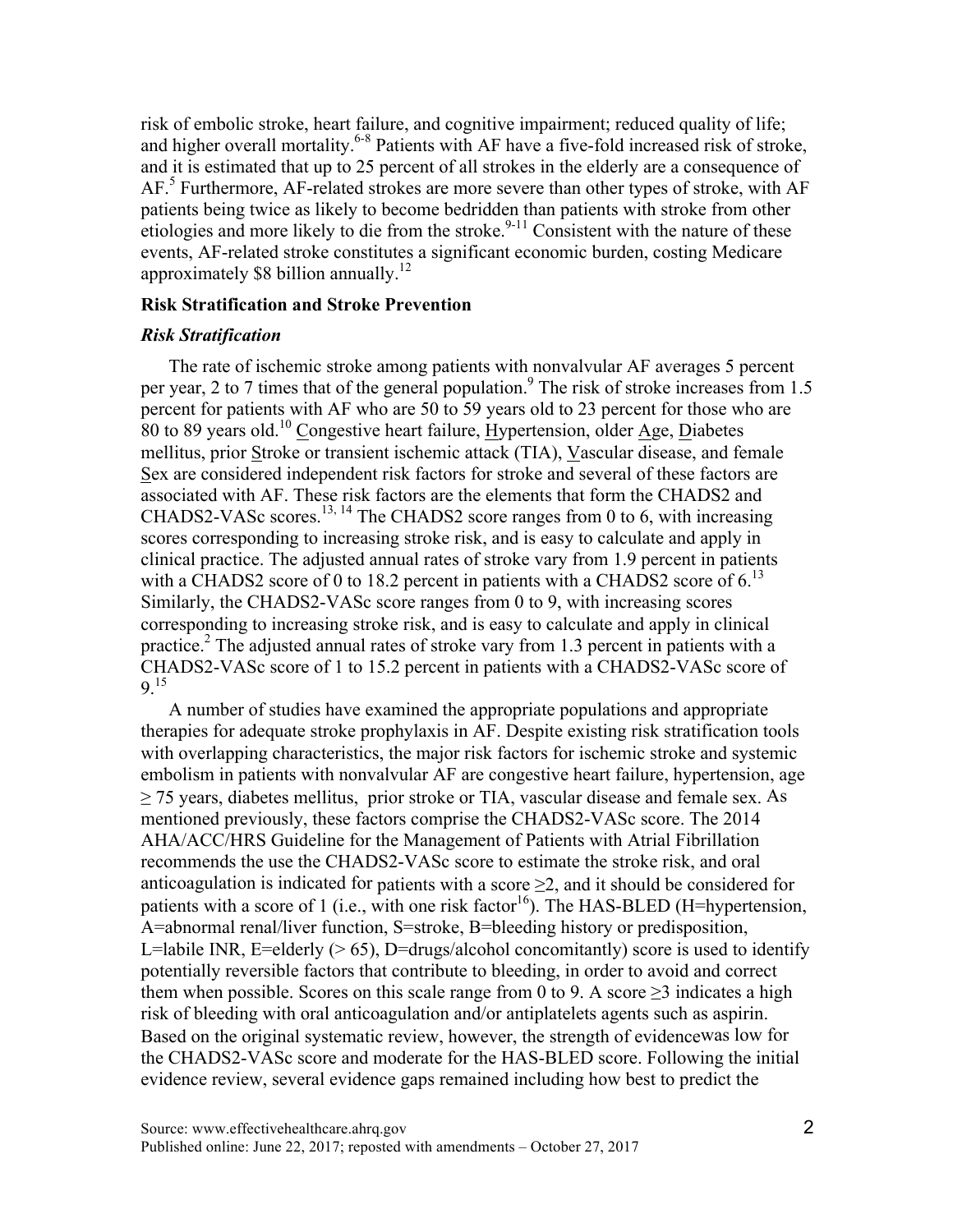overall clinical risk of patients (combining both their risk of stroke and their risk of bleeding) and how to increase the dissemination of point-of-care tools to improve risk assessment and guide treatment choices for clinicians.

### *Therapeutic Options for Stroke Prevention in AF*

 stratification and treatment. With the introduction of DOACs for stroke prevention, Much of the focus of AF management has been on treatment strategies for stroke prevention. Antithrombotic therapies are the mainstays used to prevent thromboembolic events in patients with AF. Systemic anticoagulation has been shown to reduce the risk of stroke by two-thirds. Unfortunately, two critical issues regarding stroke prevention in AF remain: (1) despite existing evidence, only a minority of patients who have AF and are at risk for stroke receive optimal treatment for thromboembolic prevention,  $17, 18$  and (2) patients with AF on stroke prophylaxis with warfarin still have higher rates of stroke than non-AF patients<sup>16</sup>, suggesting that gaps still exist in our understanding of risk providers, and patients have wider choices available for treatment. Accordingly, identifying high-risk patients and choosing the optimal treatment has become even more complex.

Table 1 provides an overview of the therapeutic options currently considered for stroke prevention for patients with atrial fibrillation. Following recent recommendations from the European Society of Cardiology<sup>19</sup> on the management of AF, antiplatelets are no longer recommended for stroke prevention in AF. Because the ACC/AHA/HRS Guidelines have not yet been updated with a similar recommendation<sup>16</sup>, we include antiplatelets as a comparator of interest but do not include it within the Table below of primary therapeutic options.

| <b>Treatment</b>                      | <b>Description</b>                                                                                                                                                                                                                                                                                                                                                                                                                                                                                                                                                                                                                                                                                                                                                                                                                                                               |
|---------------------------------------|----------------------------------------------------------------------------------------------------------------------------------------------------------------------------------------------------------------------------------------------------------------------------------------------------------------------------------------------------------------------------------------------------------------------------------------------------------------------------------------------------------------------------------------------------------------------------------------------------------------------------------------------------------------------------------------------------------------------------------------------------------------------------------------------------------------------------------------------------------------------------------|
| Vitamin K antagonists (VKA)           | VKAs such as warfarin, have been the standard-of-care for stroke<br>prevention in patients with AF for decades. However, it is often<br>difficult to achieve and maintain the international normalized ratio<br>(INR), a measure of anticoagulation, within a therapeutic range (2.0–<br>3.0), and multiple food and drug interactions make the management<br>of VKAs very difficult. In addition, the need to monitor the INR on a<br>regular basis can discourage some patients from taking VKAs. These<br>important challenges associated with VKA treatment have ignited the<br>interest in developing novel therapeutic options, with better efficacy<br>and safety profiles.                                                                                                                                                                                               |
| Direct oral anticoagulants<br>(DOACs) | Currently, there are four DOACs approved for stroke prevention in<br>patients with non-valvular AF: dabigatran (thrombin inhibitor),<br>apixaban, rivaroxaban, and edoxaban (all factor Xa inhibitors). These<br>agents have been studied in large randomized trials. These studies<br>showed that DOACs are at least as efficacious and, except for high<br>dose dabigatran, significantly safer than warfarin, with a clear benefit<br>in reducing the occurrence of intracranial hemorrhage. $20-23$ These<br>drugs are easier to use as there is no need for periodic laboratory<br>monitoring. With the availability of these drugs for clinical use,<br>additional knowledge is needed to help inform decision-making<br>related to whether these medications are safe and effective in patient<br>populations not included or not well-represented in clinical trials and |

|  |  | Table 1. Major Therapeutic Options for Stroke Prevention in AF |  |
|--|--|----------------------------------------------------------------|--|
|  |  |                                                                |  |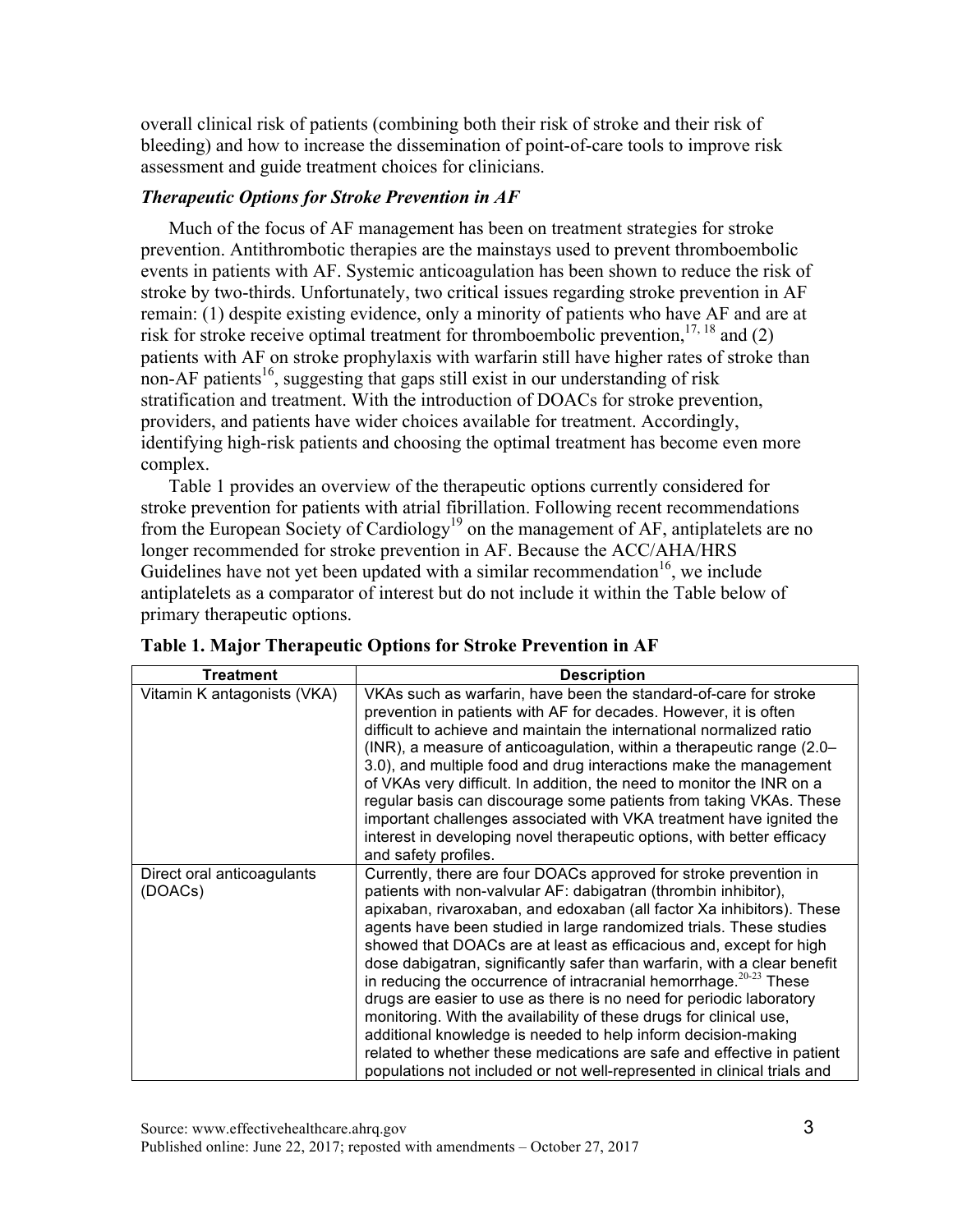| Treatment                | <b>Description</b>                                                                                                                                                                                                                                                                                                                                                                                                                                                                              |
|--------------------------|-------------------------------------------------------------------------------------------------------------------------------------------------------------------------------------------------------------------------------------------------------------------------------------------------------------------------------------------------------------------------------------------------------------------------------------------------------------------------------------------------|
|                          | to better understand the relative risks and benefits of these drugs<br>based on individual patient characteristics.                                                                                                                                                                                                                                                                                                                                                                             |
| Procedural interventions | Procedural interventions for stroke prophylaxis have emerged and<br>are growing in their use. For example, left atrial appendage (LAA)<br>occlusive devices are an alternative treatment strategy used to<br>prevent blood clot formation in patients with AF. Although evidence is<br>sparse, for patients with AF who are elderly (at high risk for falls),<br>have a prior bleeding history, are pregnant, and/or noncompliant,<br>LAA occlusion may be a better stroke prevention strategy. |

There are several areas of insufficient evidence and uncertainty within the field of stroke prevention in patients with AF:

- The comparative diagnostic accuracy and impact on clinical decision-making of available clinical and imaging tools for predicting thromboembolic and bleeding risk in patients with AF are uncertain
- There is a lack of information to guide decisions regarding the best specific anticoagulant (versus warfarin) for a given patient.
- • The safety and effectiveness of DOACs is unclear in patients not included or not well-represented in randomized clinical trials (e.g., patients with moderate to severe chronic kidney disease (CKD) [eGFR<60], valvular heart disease, extremes of BMI, older age, women, multiple comorbidities, and a history of bleeding or frequent falls).
- (LAA) occlusion devices is uncertain. • The relative safety and effectiveness of DOACs as compared to left atrial appendage

# II. The Key Questions

The key questions  $(KQs)$  for this systematic review update derive from the original review and have been updated based on stakeholder feedback obtained by PCORI. Specifically our key questions are:

- and associated risk factors for predicting thromboembolic risk? 1. In patients with nonvalvular atrial fibrillation, what are the comparative diagnostic accuracy and impact on clinical decisionmaking (diagnostic thinking, therapeutic and patient outcome efficacy) of available clinical and imaging tools
- factors for predicting bleeding events? 2. In patients with nonvalvular atrial fibrillation, what are the comparative diagnostic accuracy and impact on clinical decisionmaking (diagnostic thinking, therapeutic, and patient outcome efficacy) of clinical tools and associated risk
- 3. What are the comparative safety and effectiveness of specific anticoagulation therapies, antiplatelet therapies, and procedural interventions for preventing thromboembolic events:
	- a. In patients with nonvalvular atrial fibrillation?
	- b. In specific subpopulations of patients with nonvalvular atrial fibrillation

# **Contextual Question (CQ):**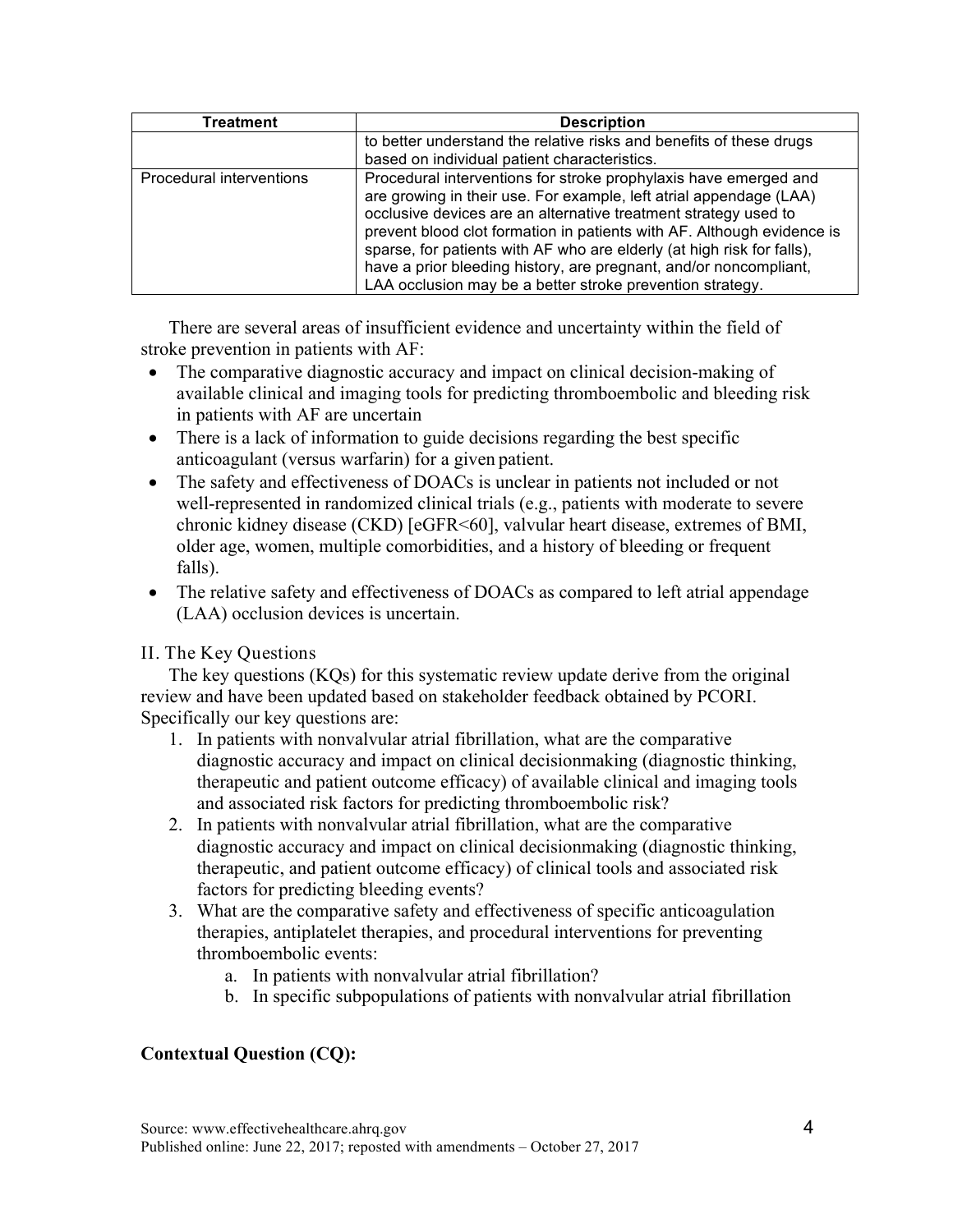Contextual questions are not systematically reviewed and use a "best evidence" approach. Information about the contextual questions may be included as part of the introduction or discussion section and related as appropriate to the SR.

CQ. What are currently available shared decision-making tools for patient and provider use for stroke prophylaxis in atrial fibrillation, and what are their relative strengths and weaknesses?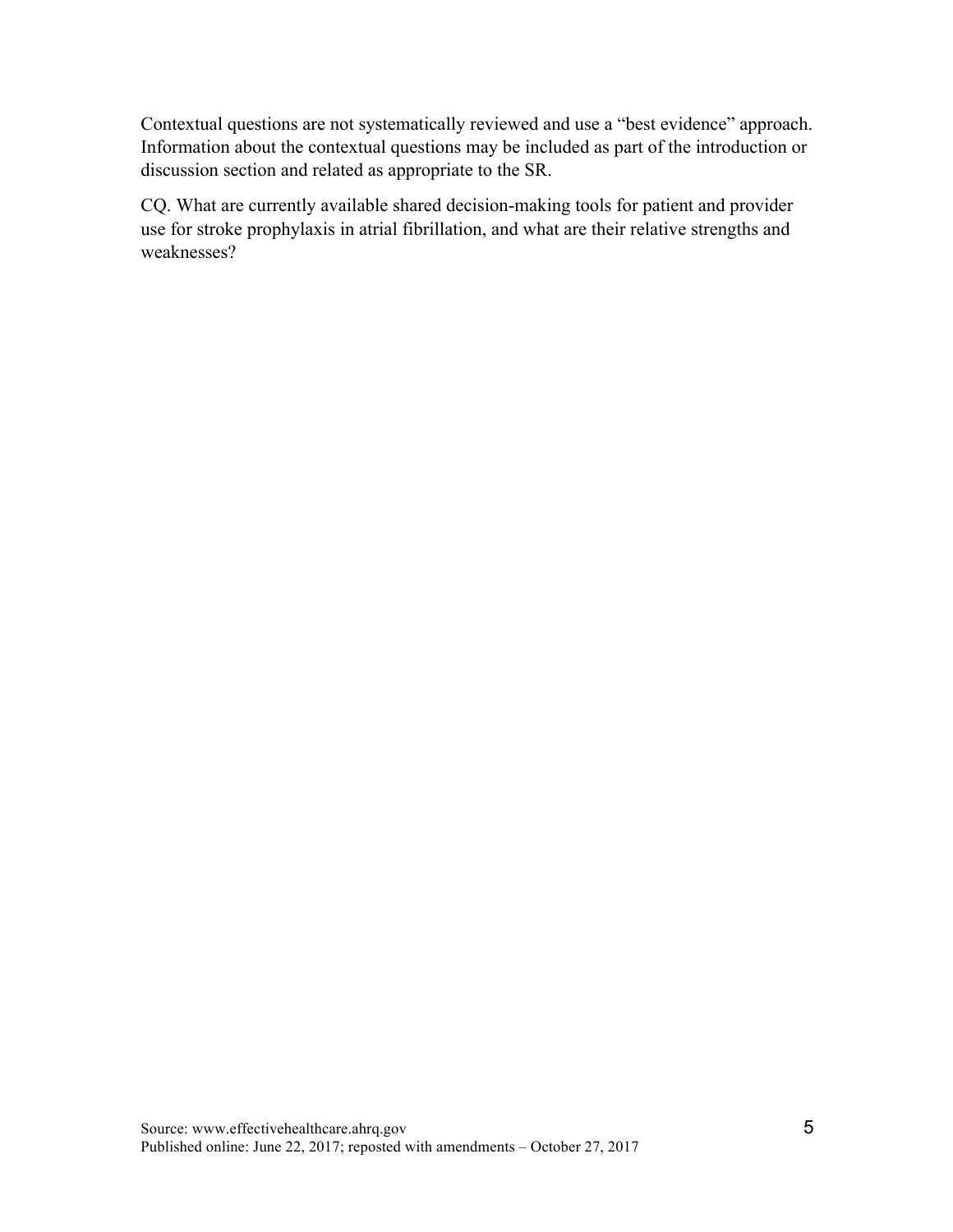#### III. Analytic Framewor k

 **Provisional analytic framework for the prevention of stroke in patients with atrial fibrillation** 





Source: www.effectivehealthcare.ahrq.gov <sup>6</sup> Published online: June 22, 2017; reposted with amendments – October 27, 2017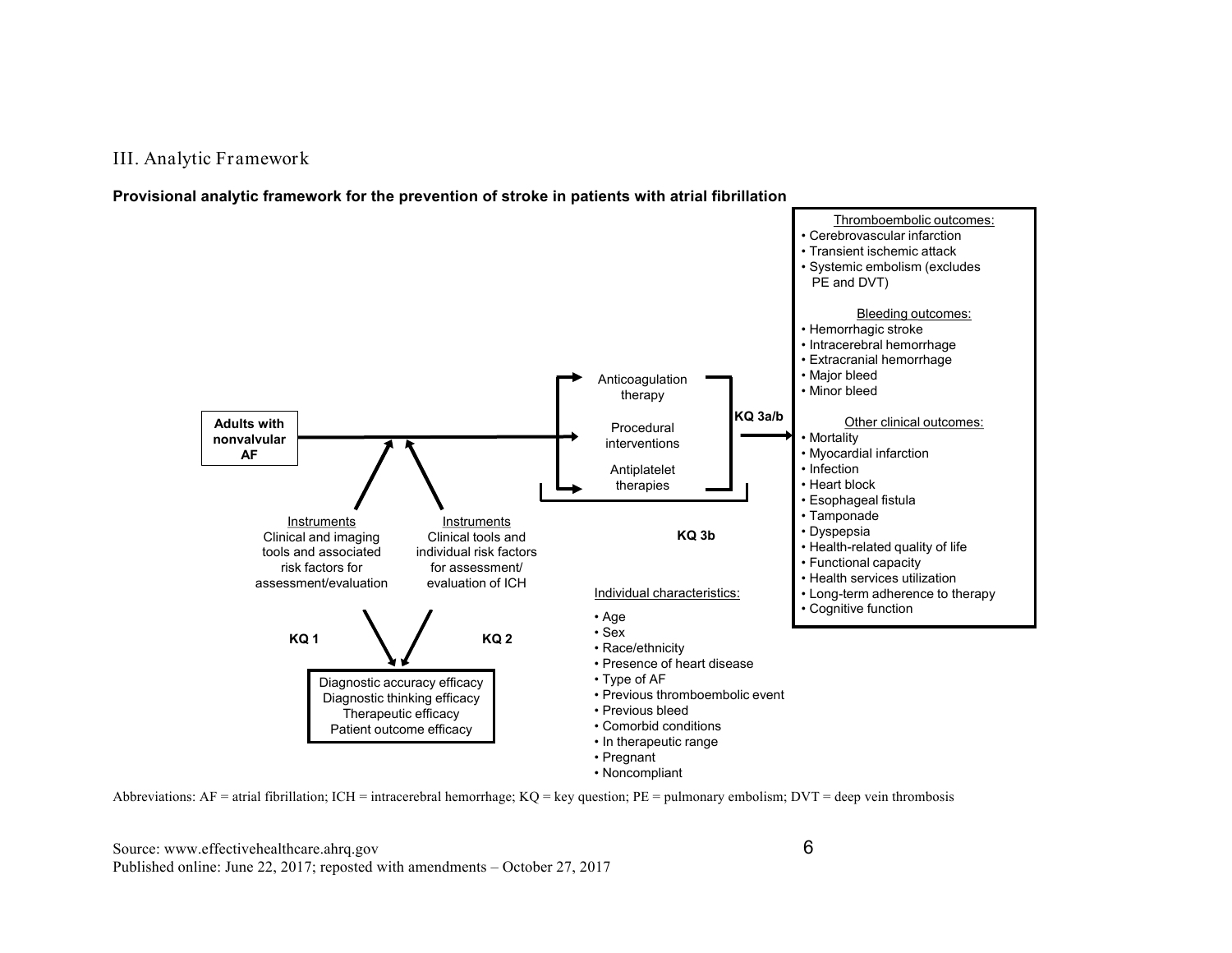# IV. Methods

Comparative Effectiveness Reviews (hereafter referred to as the Methods Guide) $^{24}$  and In developing this comprehensive review, we will apply the rules of evidence and evaluation of strength of evidence recommended by the Agency for Healthcare Research and Quality (AHRQ)'s EPC Program in its Methods Guide for Effectiveness and the Methods Guide for Medical Test Reviews.<sup>25</sup> We will follow the methodology recommended by the EPCs for literature search strategies, inclusion/exclusion of studies in our review, abstract screening, data abstraction and management, assessment of methodological quality of individual studies, data synthesis, and grading of evidence for each KQ.

# **A. Criteria for Inclusion/Exclusion of Studies in the Review**

 We will apply the inclusion and exclusion criteria described in Table 2 below to studies identified by our literature search.

| <b>PICOTS</b>       | <b>Inclusion Criteria</b>                                             | <b>Exclusion</b>             |
|---------------------|-----------------------------------------------------------------------|------------------------------|
| <b>Element</b>      |                                                                       | Criteria                     |
| <b>Populations</b>  | <b>Humans</b><br>$\bullet$                                            | <b>Patients</b><br>$\bullet$ |
|                     | Adults (age $\geq$ 18 years of age)<br>$\bullet$                      | who have                     |
|                     | Patients with nonvalvular AF (including atrial flutter):<br>$\bullet$ | known                        |
|                     | Paroxysmal AF (recurrent episodes that self-<br>$\circ$               | reversible                   |
|                     | terminate in less than 7 days)                                        | causes of                    |
|                     | Persistent AF (recurrent episodes that last more<br>$\circ$           | AF                           |
|                     | than 7 days until stopped)                                            | (including                   |
|                     | Permanent AF (continuous)<br>$\circ$                                  | but not                      |
|                     | Patients with AF who experience acute coronary<br>$\circ$             | limited to                   |
|                     | syndrome                                                              | postoperati                  |
|                     | Subgroups of interest for KQ3 include (but are not limited<br>٠       | ve.                          |
|                     | $to)$ :                                                               | hyperthyroi                  |
|                     | Age<br>$\circ$                                                        | dism)                        |
|                     | Sex<br>$\Omega$                                                       | All subjects<br>$\bullet$    |
|                     | Race/ethnicity<br>$\circ$                                             | are $<$ 18                   |
|                     | Presence of heart disease<br>$\circ$                                  | years of                     |
|                     | Type of AF<br>$\circ$                                                 | age, or                      |
|                     | Comorbid conditions (such as moderate to severe<br>$\circ$            | some                         |
|                     | chronic kidney disease (eGFR<60), dementia)                           | subjects                     |
|                     | When in therapeutic range<br>$\circ$                                  | are under                    |
|                     | When non-adherent to medication<br>$\circ$                            | <18 years                    |
|                     | Previous thromboembolic event<br>$\circ$                              | of age but                   |
|                     | Previous bleed<br>$\Omega$                                            | results are                  |
|                     | Pregnant<br>$\circ$                                                   | not broken                   |
|                     |                                                                       | down by                      |
|                     |                                                                       | age                          |
| <b>Intervention</b> | KQ 1: Clinical and imaging tools and associated risk factors for      | None                         |

**Table 2. PICOTS and Inclusion and exclusion criteria**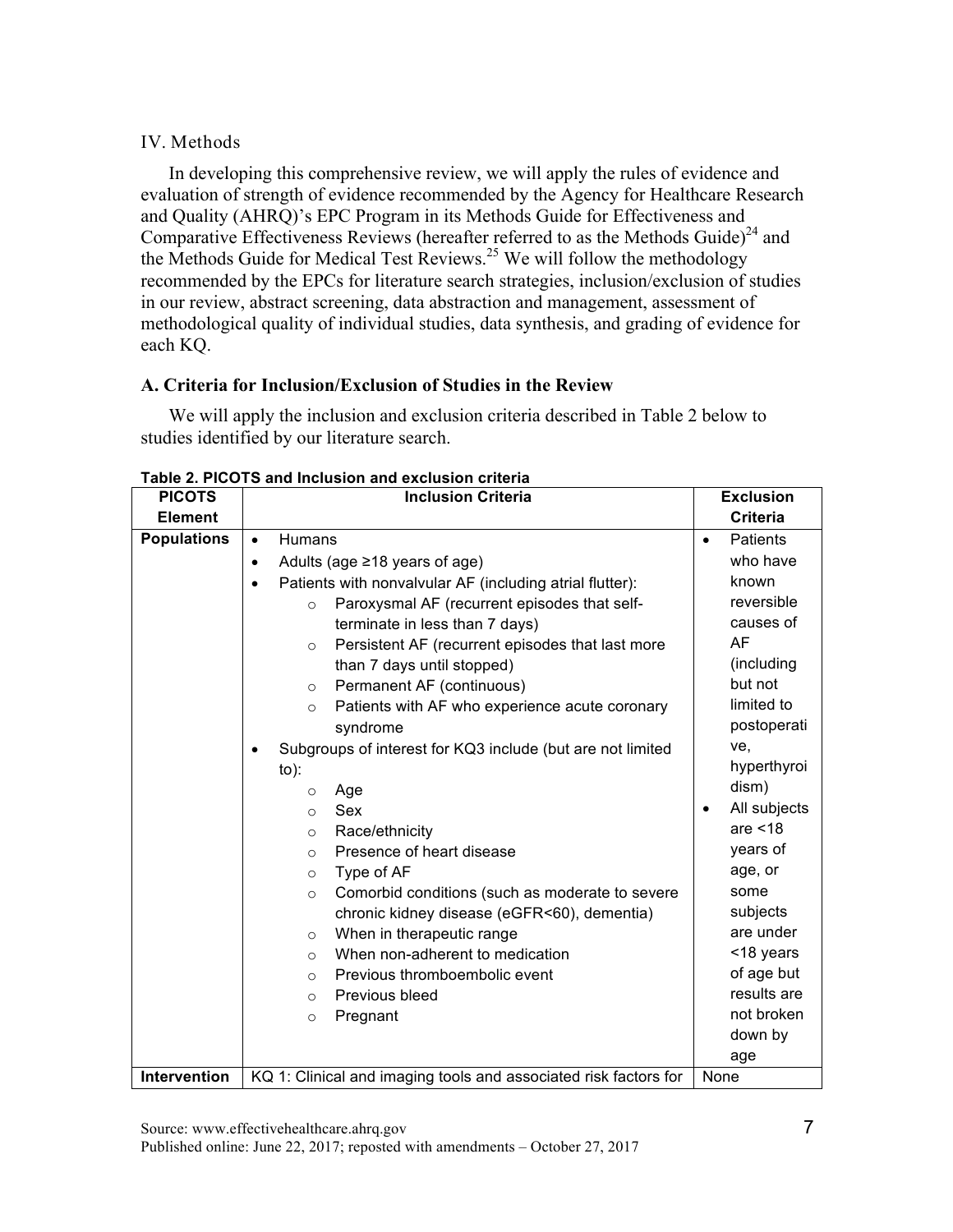| <b>PICOTS</b>  | <b>Inclusion Criteria</b>                                 | <b>Exclusion</b> |
|----------------|-----------------------------------------------------------|------------------|
| <b>Element</b> |                                                           | <b>Criteria</b>  |
| s              | assessment/evaluation of thromboembolic risk:             |                  |
|                | Clinical tools include:                                   |                  |
|                | CHADS2 score<br>$\circ$                                   |                  |
|                | CHADS2-VASc score<br>$\circ$                              |                  |
|                | o Framingham risk score                                   |                  |
|                | ABC stroke risk score<br>$\circ$                          |                  |
|                | Individual risk factors include:<br>$\bullet$             |                  |
|                | <b>INR</b> level<br>$\circ$                               |                  |
|                | Duration and frequency of AF<br>$\circ$                   |                  |
|                | Age<br>$\circ$                                            |                  |
|                | Prior stroke<br>$\circ$                                   |                  |
|                | Type of AF<br>$\circ$                                     |                  |
|                | Cognitive impairment<br>$\circ$                           |                  |
|                | Falls risk<br>$\circ$                                     |                  |
|                | Presence of heart disease<br>$\circ$                      |                  |
|                | Presence and severity of CKD<br>$\circ$                   |                  |
|                | DM.<br>$\circ$                                            |                  |
|                | Sex<br>$\circ$                                            |                  |
|                | Race/ethnicity<br>$\circ$                                 |                  |
|                | Cancer<br>$\circ$                                         |                  |
|                | <b>HIV</b><br>$\Omega$                                    |                  |
|                | Imaging tools include:<br>$\bullet$                       |                  |
|                | Transthoracic echo (TTE)<br>$\circ$                       |                  |
|                | Transesophageal echo (TEE)<br>$\circ$                     |                  |
|                | CT scans<br>$\circ$                                       |                  |
|                | <b>Cardiac MRIs</b><br>$\circ$                            |                  |
|                |                                                           |                  |
|                | KQ 2: Clinical tools and individual risk factors for      |                  |
|                | assessment/evaluation of intracranial hemorrhage bleeding |                  |
|                | risk:                                                     |                  |
|                | Clinical tools include:                                   |                  |
|                | o HAS-BLED score                                          |                  |
|                | <b>HEMORR2HAGES</b> score<br>$\circ$                      |                  |
|                | <b>ATRIA</b> score<br>$\circ$                             |                  |
|                | <b>Bleeding Risk Index</b><br>$\circ$                     |                  |
|                | ABC Bleeding Risk score<br>$\circ$                        |                  |
|                | Individual risk factors include:                          |                  |
|                | <b>INR</b> level<br>$\circ$                               |                  |
|                | Duration and frequency of AF<br>$\circ$                   |                  |
|                | Age<br>$\circ$                                            |                  |
|                | Prior stroke<br>$\circ$                                   |                  |
|                | Type of AF<br>$\circ$                                     |                  |
|                | Cognitive impairment<br>$\circ$                           |                  |
|                | Falls risk<br>$\circ$                                     |                  |
|                | Presence of heart disease<br>$\circ$                      |                  |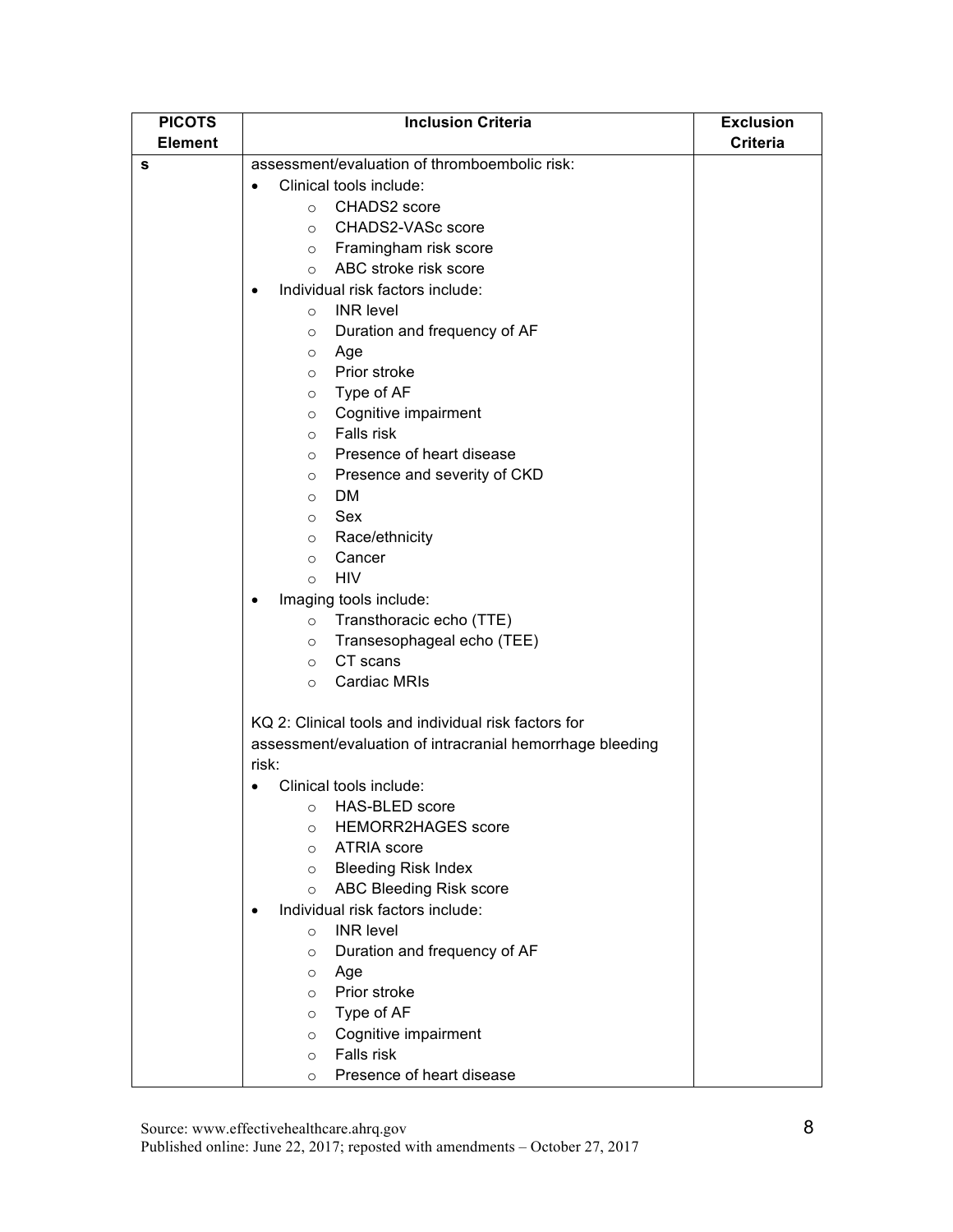| <b>PICOTS</b>   | <b>Inclusion Criteria</b>                                                                     | <b>Exclusion</b> |
|-----------------|-----------------------------------------------------------------------------------------------|------------------|
| <b>Element</b>  |                                                                                               | <b>Criteria</b>  |
|                 | Presence and severity of CKD<br>$\circ$                                                       |                  |
|                 | <b>DM</b><br>$\circ$                                                                          |                  |
|                 | Sex<br>$\circ$                                                                                |                  |
|                 | Race/ethnicity<br>$\circ$                                                                     |                  |
|                 | Cancer<br>$\circ$                                                                             |                  |
|                 | <b>HIV</b><br>$\Omega$                                                                        |                  |
|                 |                                                                                               |                  |
|                 | KQ 3: Anticoagulation, antiplatelet, and procedural                                           |                  |
|                 | interventions:                                                                                |                  |
|                 | Anticoagulation therapies:                                                                    |                  |
|                 | <b>VKAs: Warfarin</b><br>$\Omega$                                                             |                  |
|                 | Newer anticoagulants (direct oral anticoagulants<br>$\circ$<br>[DOACs])                       |                  |
|                 | Direct thrombin Inh-DTI: Dabigatran                                                           |                  |
|                 | Factor Xa inhibitors:                                                                         |                  |
|                 | Rivaroxaban                                                                                   |                  |
|                 |                                                                                               |                  |
|                 | Apixaban<br>٠<br>Edoxaban<br>$\bullet$                                                        |                  |
|                 |                                                                                               |                  |
|                 | Antiplatelet therapies:<br>Clopidogrel<br>$\circ$                                             |                  |
|                 | Aspirin                                                                                       |                  |
|                 | $\circ$<br>Dipyridamole                                                                       |                  |
|                 | $\circ$<br>Combinations of antiplatelets                                                      |                  |
|                 | $\circ$<br>Aspirin+dipyridamole                                                               |                  |
|                 |                                                                                               |                  |
|                 | Procedures:                                                                                   |                  |
|                 | Surgeries (e.g., left atrial appendage occlusion,<br>$\circ$                                  |                  |
|                 | resection/removal)                                                                            |                  |
|                 | Minimally invasive (e.g., Atriclip, LARIAT)<br>$\circ$<br>Transcatheter (WATCHMAN, AMPLATZER, |                  |
|                 | $\circ$<br>PLAATO)                                                                            |                  |
| Comparator      | KQ 1: Other clinical or imaging tools listed for assessing<br>$\bullet$                       | For KQ 3,        |
|                 | thromboembolic risk                                                                           | studies that did |
|                 | KQ 2: Other clinical tools listed for assessing bleeding risk<br>$\bullet$                    | not include an   |
|                 | KQ 3: Other anticoagulation therapies, antiplatelet<br>$\bullet$                              | active           |
|                 | therapies, or procedural interventions for preventing                                         | comparator       |
|                 | thromboembolic events                                                                         |                  |
| <b>Outcomes</b> | Assessment of clinical and imaging tool efficacy for<br>$\bullet$                             | Study does not   |
|                 | predicting thromboembolic risk and bleeding events (KQ1                                       | include any      |
|                 | and $2$ ):                                                                                    | outcomes of      |
|                 | Diagnostic accuracy efficacy<br>$\circ$                                                       | interest         |
|                 | Diagnostic thinking efficacy (defined as how using<br>$\circ$                                 |                  |
|                 | diagnostic technologies help or confirm the                                                   |                  |
|                 | diagnosis of the referring provider)                                                          |                  |
|                 | Therapeutic efficacy (defined as how the intended<br>$\circ$                                  |                  |
|                 | treatment plan compares with the actual treatment                                             |                  |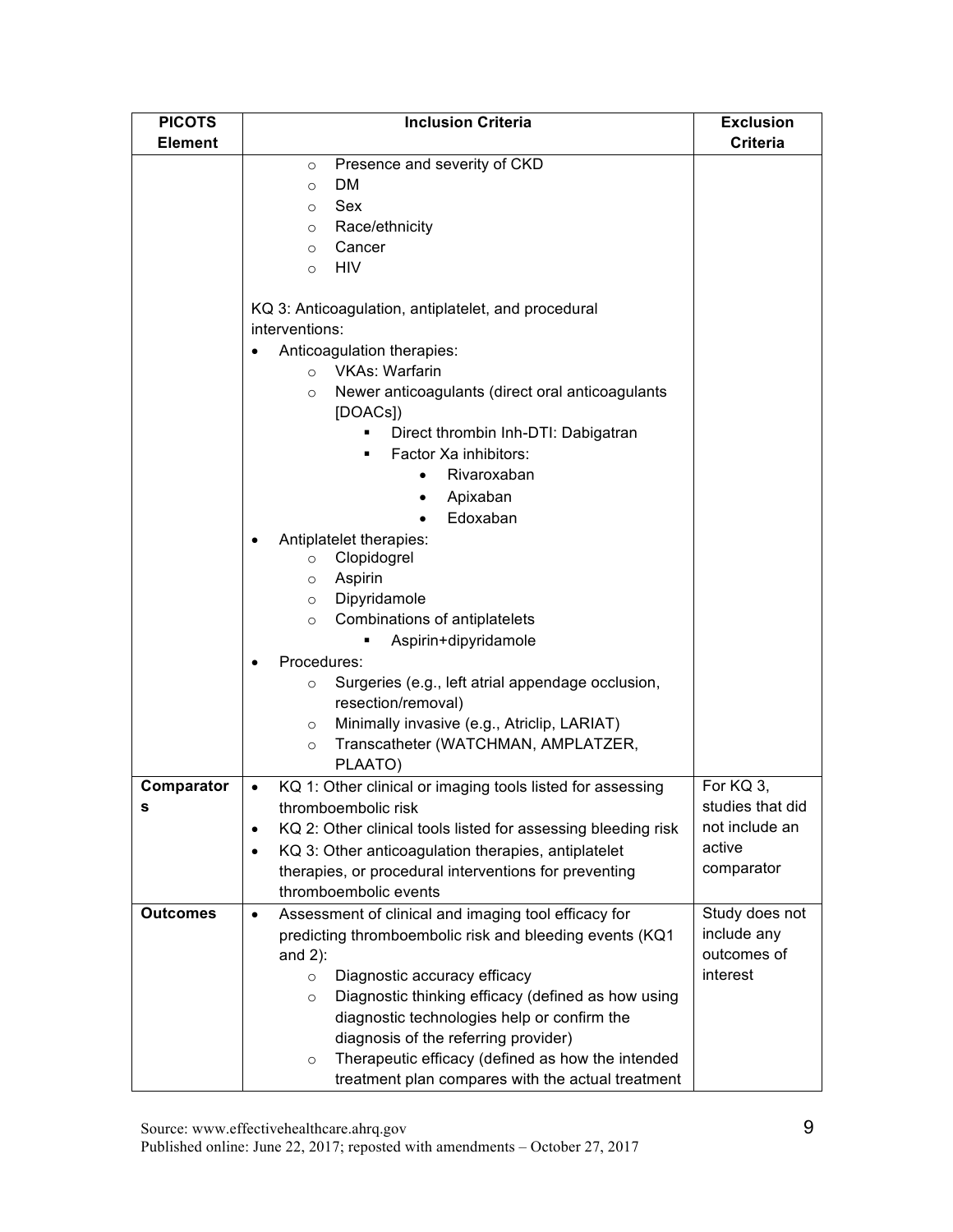| <b>PICOTS</b>  | <b>Inclusion Criteria</b>                                         | <b>Exclusion</b>   |
|----------------|-------------------------------------------------------------------|--------------------|
| <b>Element</b> |                                                                   | <b>Criteria</b>    |
|                | pursued before and after the diagnostic                           |                    |
|                | examination)                                                      |                    |
|                | Patient outcome efficacy (defined as the change in<br>$\circ$     |                    |
|                | patient outcomes as a result of the diagnostic                    |                    |
|                | examination)                                                      |                    |
|                | Patient-centered outcomes for KQ3 (and for KQ1                    |                    |
|                | [thromboembolic outcomes] and KQ2 [bleeding outcomes]             |                    |
|                | under "Patient outcome efficacy"):                                |                    |
|                | Thromboembolic outcomes:                                          |                    |
|                | Cerebrovascular infarction<br>$\circ$                             |                    |
|                | <b>TIA</b><br>$\circ$                                             |                    |
|                | Systemic embolism (excludes PE and DVT)<br>$\circ$                |                    |
|                | Bleeding outcomes:<br>$\bullet$                                   |                    |
|                | Hemorrhagic stroke<br>$\circ$                                     |                    |
|                | Intracerebral hemorrhage<br>$\circ$                               |                    |
|                | Extracranial hemorrhage<br>$\circ$                                |                    |
|                | Major bleed (stratified by type and location) $b$<br>$\circ$      |                    |
|                | Minor bleed (stratified by type and location) $\delta$<br>$\circ$ |                    |
|                | Other clinical outcomes:                                          |                    |
|                | Mortality<br>$\circ$                                              |                    |
|                | All-cause mortality                                               |                    |
|                | Cardiovascular mortality<br>٠                                     |                    |
|                | Myocardial infarction<br>$\circ$<br>Infection<br>$\circ$          |                    |
|                | Heart block<br>$\circ$                                            |                    |
|                | Esophageal fistula<br>$\circ$                                     |                    |
|                | Cardiac tamponade<br>$\circ$                                      |                    |
|                | Dyspepsia<br>$\circ$                                              |                    |
|                | Health-related quality of life<br>$\circ$                         |                    |
|                | Functional capacity<br>$\circ$                                    |                    |
|                | Health services utilization (e.g., hospital                       |                    |
|                | admissions, outpatient office visits, ER visits,                  |                    |
|                | prescription drug use)                                            |                    |
|                | Long-term adherence to therapy<br>$\circ$                         |                    |
|                | Cognitive function<br>$\circ$                                     |                    |
| <b>Timing</b>  | Timing of follow-up not limited<br>$\bullet$                      | None               |
| <b>Setting</b> | Inpatient and outpatient<br>$\bullet$                             | None               |
| <b>Study</b>   | Original peer-reviewed data<br>$\bullet$                          | Not a<br>$\bullet$ |
| design         | $N \geq 20$ patients                                              | clinical           |
|                | RCTs, prospective and retrospective observational<br>$\bullet$    | study (e.g.,       |
|                | studies                                                           | editorial,         |
|                |                                                                   | nonsystema         |
|                |                                                                   | tic review,        |
|                |                                                                   | letter to the      |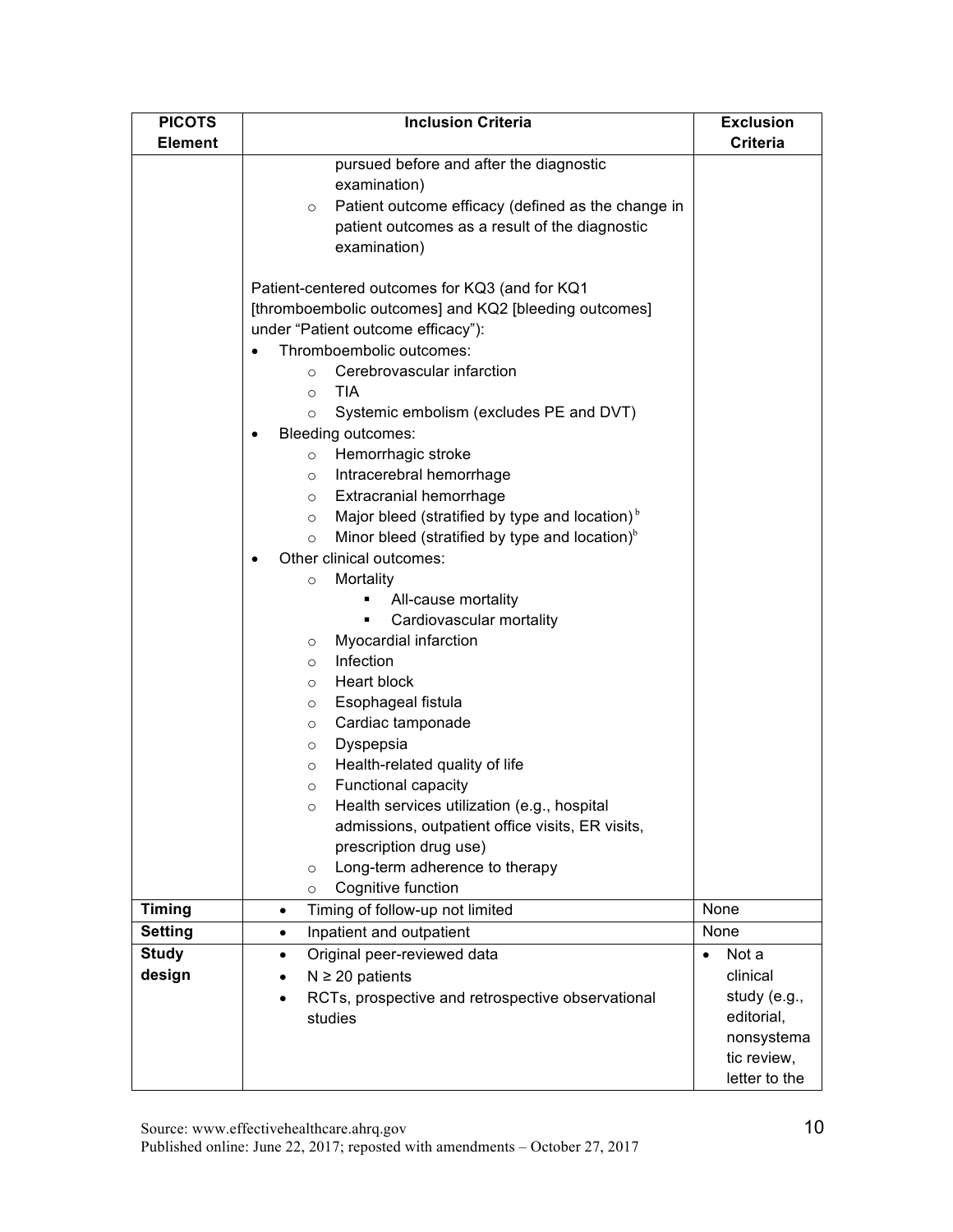| <b>PICOTS</b>       | <b>Inclusion Criteria</b>                  |           | <b>Exclusion</b>  |
|---------------------|--------------------------------------------|-----------|-------------------|
| <b>Element</b>      |                                            |           | <b>Criteria</b>   |
|                     |                                            |           | editor, case      |
|                     |                                            |           | series, case      |
|                     |                                            |           | reports)          |
|                     |                                            | $\bullet$ | Abstract-         |
|                     |                                            |           | only or           |
|                     |                                            |           | poster            |
|                     |                                            |           | publications      |
|                     |                                            |           | ; articles        |
|                     |                                            |           | that have         |
|                     |                                            |           | been              |
|                     |                                            |           | retracted or      |
|                     |                                            |           | withdrawn         |
|                     |                                            | $\bullet$ | Because           |
|                     |                                            |           | studies with      |
|                     |                                            |           | fewer than        |
|                     |                                            |           | 20 subjects       |
|                     |                                            |           | are often         |
|                     |                                            |           | pilot studies     |
|                     |                                            |           | or studies of     |
|                     |                                            |           | lower             |
|                     |                                            |           | quality, 26, 27   |
|                     |                                            |           | we will           |
|                     |                                            |           | exclude           |
|                     |                                            |           | them from         |
|                     |                                            |           | our review.       |
|                     |                                            | $\bullet$ | Systematic        |
|                     |                                            |           | reviews,          |
|                     |                                            |           | meta-             |
|                     |                                            |           | analyses, or      |
|                     |                                            |           | methods           |
|                     |                                            |           | articles          |
|                     |                                            |           | (used for         |
|                     |                                            |           | background        |
|                     |                                            |           | and               |
|                     |                                            |           | component         |
|                     |                                            |           | references        |
| <b>Publications</b> |                                            |           | only)             |
|                     | English-language publications<br>$\bullet$ | $\bullet$ | Non-              |
|                     | Published on or after August 1, 2011       |           | English-          |
|                     |                                            |           | language          |
|                     |                                            |           | publications<br>a |
|                     |                                            | $\bullet$ | Relevant          |
|                     |                                            |           | systematic        |
|                     |                                            |           | reviews,          |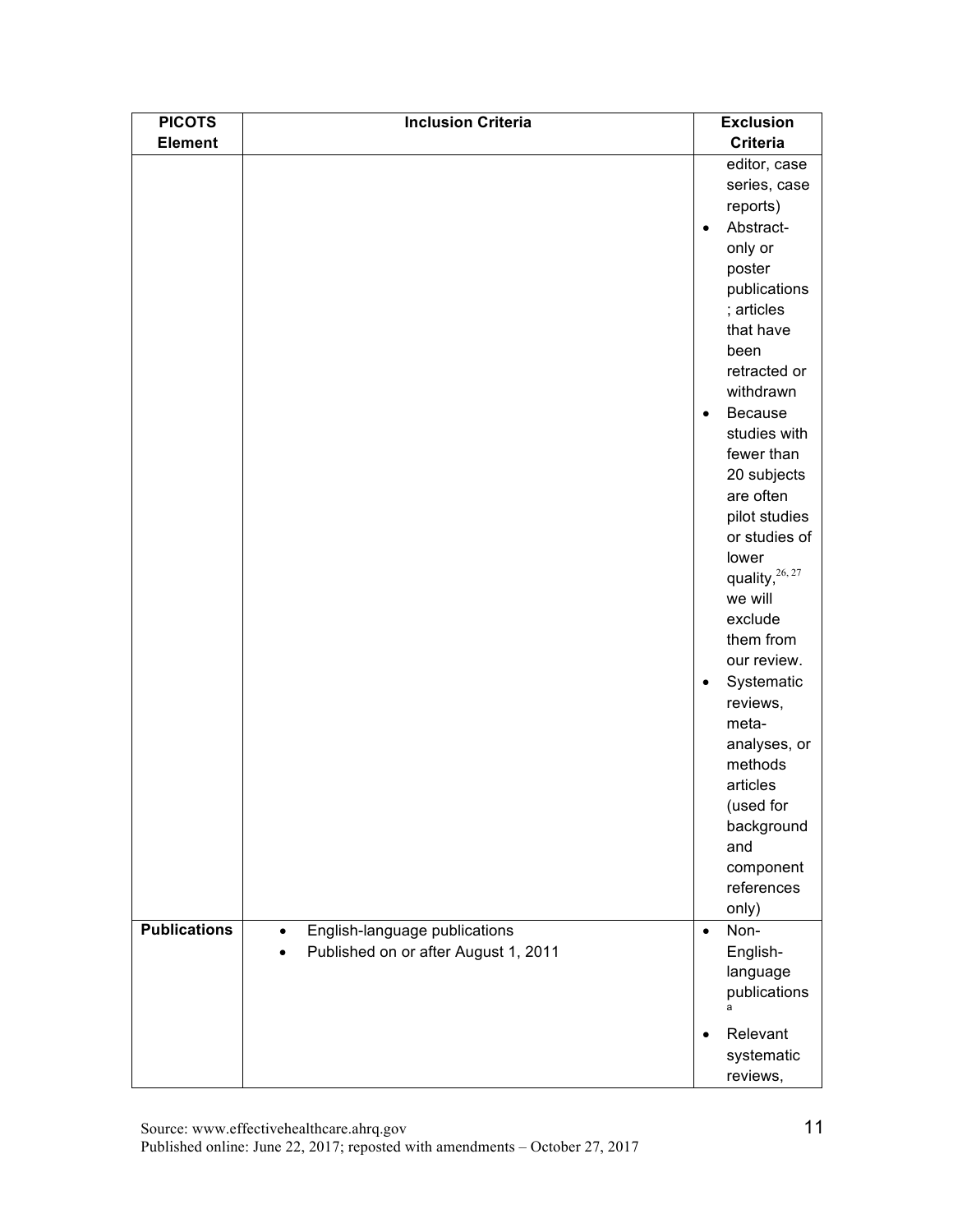| <b>PICOTS</b><br><b>Element</b> | <b>Inclusion Criteria</b> | <b>Exclusion</b><br><b>Criteria</b> |
|---------------------------------|---------------------------|-------------------------------------|
|                                 |                           | meta-                               |
|                                 |                           | analyses, or                        |
|                                 |                           | methods                             |
|                                 |                           | articles (will                      |
|                                 |                           | be used for                         |
|                                 |                           | background                          |
|                                 |                           | only)                               |

<sup>a</sup>Due to: (1) the high volume of literature available in English language publications, (2) the focus of our review on applicability to populations in the United States, and (3) the scope of our KQs, it is the opinion of the investigators that the resources required to translate non-English articles would not be justified by the low potential likelihood of identifying relevant data unavailable from English-language sources. <sup>b</sup>There are different classification systems for bleeding (e.g. International Society on Thrombosis and Haemostasis (ISTH), Global Utilization Of Streptokinase And Tpa For Occluded Arteries (GUSTO), Thrombolysis In Myocardial Infarction (TIMI)). Different studies have used different systems of classification so we will report data based on the studies classification and we will capture what system they used for classification and incorporate this information in to any potential quantitative synthesis of the data. We do not expect studies to provide enough granular data to classify the events ourselves. Abbreviations: ABC = age, biomarkers, clinical history; AF = atrial fibrillation; ATRIA = age, female, diabetes, congestive heart failure, hypertension, proteinuria, eGFR < 45 or ESRD; CHADS2 = congestive heart failure, hypertension, age > 75, diabetes, stroke/TIA; CHADS2-VASc = congestive heart failure/left ventricular ejection fraction  $\leq 40\%$ , hypertension, age  $\geq 75$ , diabetes, stroke/TIA/thromboembolism, vascular disease, age 65-74, sex; CT = computed tomography; DM = diabetes mellitus; DTI = direct thrombin inhibitor; DVT = deep vein thrombosis; eGFR = estimated glomerular filtration rate; ESRD = end-stage renal disease; HAS-BLED = hypertension, **a**bnormal renal/liver function, **s**troke, bleeding history or predisposition, labile INR, elderly (> 65), drugs/alcohol concomitantly; HEMORR2HAGES = hepatic or renal disease, ethanol (alcohol) abuse, malignancy, older (> 75), reduced platelet count or function, rebleeding risk, hypertension (uncontrolled), anemia, genetic factors, excessive fall risk, stroke history;  $INR =$  international normalized ratio;  $KQ =$  key question; MRI = magnetic resonance imaging; PE = pulmonary embolism; PICOTS = Populations, Interventions, Comparators, Outcomes, Timing, Settings; PLAATO = Percutaneous Left Atrial Appendage Transcatheter Occlusion;  $RCT$  = randomized controlled trial; TIA = transient ischemic attack;  $VKA$  = Vitamin K antagonists.

### **Relevant Studies to Answer the Key Questions B. Searching for the Evidence: Literature Search Strategies for Identification of**

 population of interest in this review and allows this report to build on the previous conducted in adults from August 1, 2011, to the present. These databases were selected based on the approaches utilized in the original systematic review, which the current The evidence published from 2012 both represents the current standard of care for the systematic review published in 2013 (which had an electronic search date through August 2012). To identify relevant published literature, we will search PubMed<sup>®</sup>, Embase<sup>®</sup>, and the Cochrane Database of Systematic Reviews (CDSR), limiting the search to studies systematic review is updating. Our proposed search strategy for PubMed is provided in Appendix A; this strategy will be adapted as appropriate for searching the other databases. Where possible, we will use existing validated search filters (such as the Cochrane Highly Sensitive Search Strategy for identifying randomized trials in MEDLINE). An experienced search librarian will guide all searches. While the draft report is under peer review, we will update the search and include any eligible studies identified either during that search or through peer or public reviews in the final report. As described below, our findings will be combined with the findings from our original review for the specific key questions. The modifications to the key questions which differ between our original report's search and our update do not impact our search strategy but they do impact the outcomes of interest. We will therefore review the citations which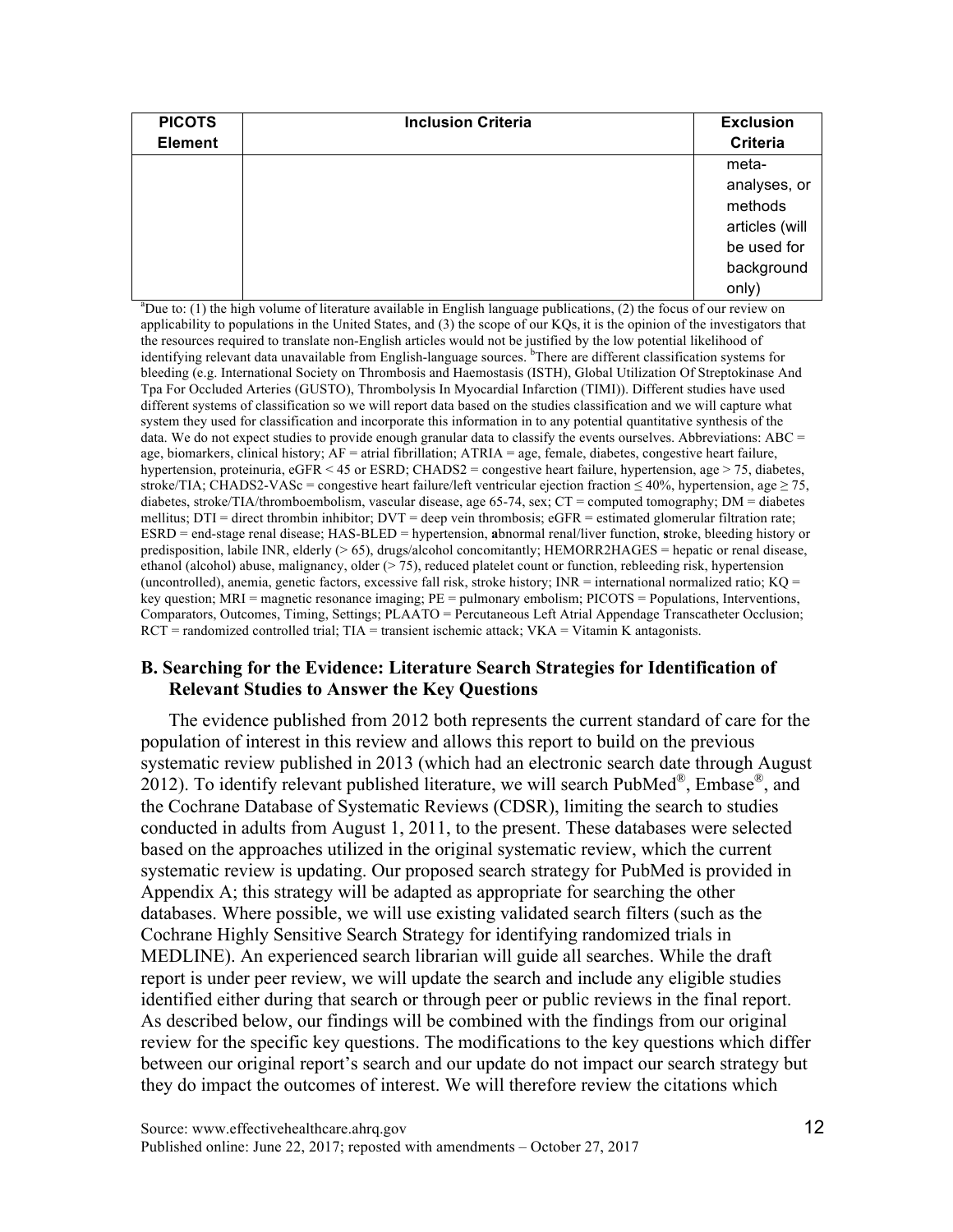were excluded from our previous systematic review because they did not include outcomes of interest  $(N=115)^{28}$  to determine which, if any, of these studies should now be included as part of our update.

We will supplement the electronic searches with a manual search of citations from a set of key primary and review articles identified during screening. The reference list for identified pivotal articles will be manually hand-searched and cross-referenced against our database, and additional relevant manuscripts will be retrieved. All citations will be imported into an electronic bibliographical database (EndNote® Version X7; Thomson Reuters, Philadelphia, PA).

We will use several approaches to identifying relevant gray literature, including requests to drug and device manufacturers and other stakeholders for scientific information packets. These requests will be coordinated by AHRQ's Scientific Resource Center. Additional grey literature will be solicited through a notice posted in the Federal Register and on the AHRQ Effective Health Care website. As a mechanism to ascertain publication bias in recent studies, we will search ClinicalTrials.gov to identify completed but unpublished studies (we will also explore the possibility of publication bias specifically in our quantitative synthesis of the included literature through meta-analysis techniques). We will also search ClinicalTrials.gov for relevant articles from completed studies.

For citations retrieved from MEDLINE, Embase, and the CDSR, two reviewers using prespecified inclusion/exclusion criteria will review titles and abstracts for potential relevance to the research questions. Inclusion at the title and abstract screening level will be liberal; if a single reviewer believes an article may contain relevant information, the article will move to the next level for further screening. Articles included by either reviewer will undergo full-text screening. At the full-text screening stage, two independent reviewers must agree on a final inclusion/exclusion decision. Disagreements that cannot be resolved by the two reviewers will be resolved by a third expert member of the team. Articles meeting eligibility criteria (see Table 2) will be included for data abstraction. At random intervals during screening, quality checks by senior team members will occur to ensure that screening and abstraction is consistent with inclusion/exclusion criteria and abstraction guidelines. We will make screening decisions and abstract data based on the published literature and available online appendices. Given the timeline and resources, we will not contact study authors for additional data. All results will be tracked using the DistillerSR data synthesis software program (Evidence Partners Inc., Manotick, ON, Canada).

To answer the CQ, we will search our included AF studies as well as reviews captured by our search that discuss currently available shared decision-making tools for stroke prophylaxis in atrial fibrillation. The CQ will be discussed within the context of the Discussion of the report.

#### **C. Data Abstraction and Data Management**

The research team will create data abstraction forms for the KQs that will be programmed in the DistillerSR software. Based on their clinical and methodological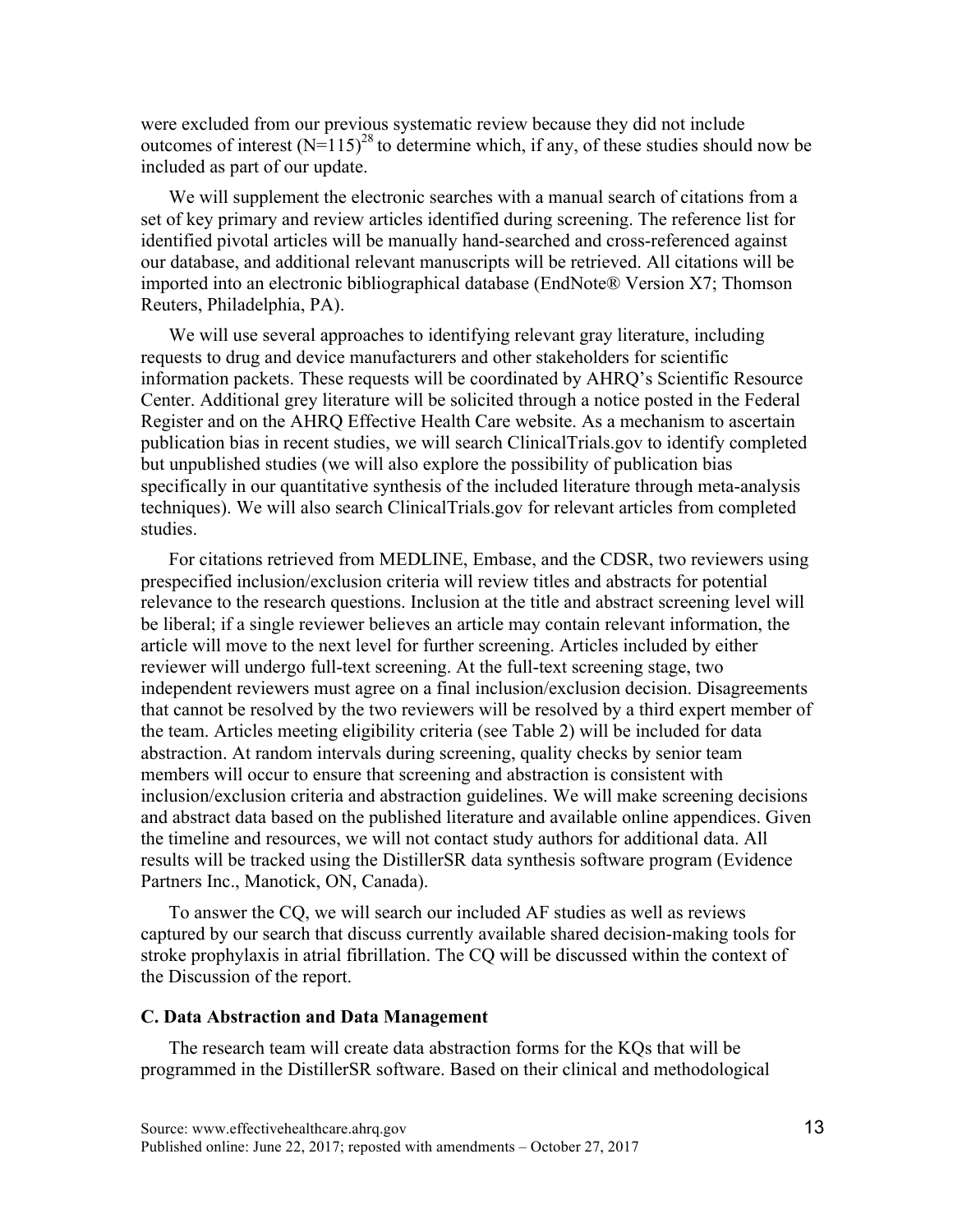expertise, a pair of researchers will be assigned to abstract data from each of the eligible articles. One researcher will abstract the data, and the second will over-read the article and the accompanying abstraction to check for accuracy and completeness. Disagreements will be resolved by consensus or by obtaining a third reviewer's opinion if consensus cannot be reached. We will link studies to avoid duplication of patient cohorts.

We will design the data abstraction forms for this project to collect the data required to evaluate the specified eligibility criteria for inclusion in this review, as well as demographic and other data needed for determining outcomes (intermediate, final, and adverse events outcomes). We will pay particular attention to describing the details of the diagnostic tools (e.g., instrument version, administration mode), details of the treatment (e.g., dosing, co-interventions, methods of procedural therapies), patient characteristics (e.g., etiology of AF, history of prior bleed or stroke) and study design (e.g., RCT versus observational) that may be related to outcomes. In addition, we will describe comparators carefully, as treatment standards may have changed during the period covered by the review. The safety outcomes will be framed to help identify adverse events, including those from drug therapies and those resulting from procedural complications. Data necessary for assessing quality and applicability, as described in the Methods Guide,  $24$ will also be abstracted. Before they are used, abstraction form templates will be pilottested with a sample of included articles to ensure that all relevant data elements are captured and that there is consistency and reproducibility between abstractors. Forms will be revised as necessary before full abstraction of all included articles. Final abstracted data will be uploaded to the Systematic Review Data Repository (SRDR) per EPC requirements.

### **D**. **Assessment of Methodological Quality of Individual Studies**

at an overall judgement. $^{22}$ We will assess methodological quality, or risk of bias, for each individual study using tools specific to the study's characteristics. For all studies, we will use the following strategy: (1) classify the study design, (2) apply predefined criteria for appraisal of quality, and (2) arrive at a summary judgement of the study's quality. For studies assessing diagnostic accuracy, we will use the Quality Assessment of Diagnostic Accuracy Studies-2 (QUADAS-2) tool and follow guidance for use of that tool to arrive

 For non-diagnostic studies, we will use the Cochrane Risk of Bias tool for randomized studies<sup>29, 30</sup> and the Risk Of Bias In Non-randomised Studies - of Interventions (ROBINS-I) tool for observational studies.<sup>31, 32</sup> Briefly, we will rate each quality which will be reviewed by a second investigator; disagreements will be resolved by consensus or by a third investigator if agreement cannot be reached. Overall study study as being of good, fair, or poor quality based on its adherence to well-accepted standard methodologies. For each study, one investigator will assess methodological quality will be assessed as follows:

• **Good** (low risk of bias). These studies had the least bias, and the results were considered valid. These studies adhered to the commonly held concepts of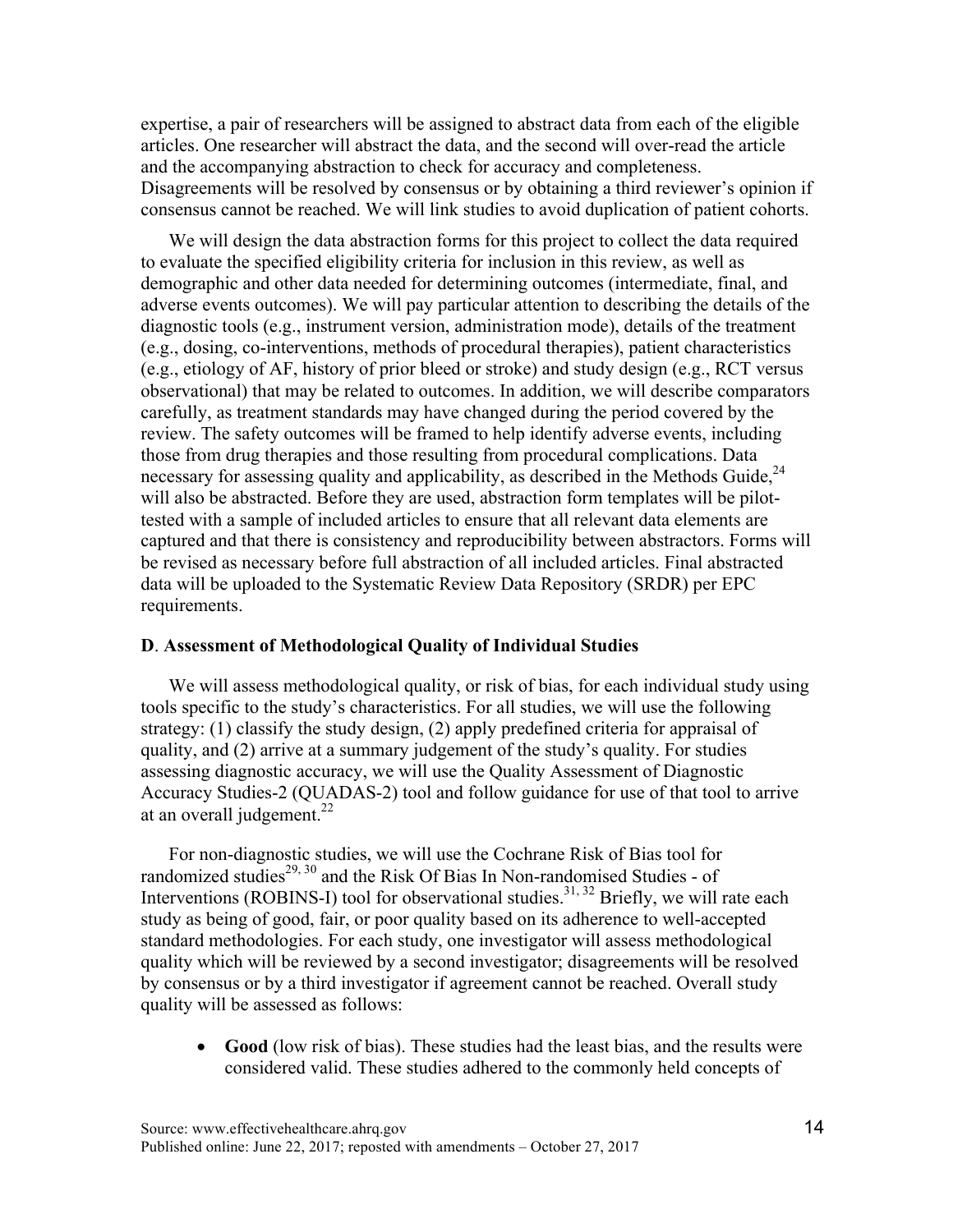high quality, including the following: a clear description of the population, setting, approaches, and comparison groups; appropriate measurement of outcomes; appropriate statistical and analytical methods and reporting; no reporting errors; a low dropout rate; and clear reporting of dropouts.

- **Fair**. These studies were susceptible to some bias, but not enough to invalidate the results. They did not meet all the criteria required for a rating of good quality because they had some deficiencies, but no flaw was likely to cause major bias. The study may have been missing information, making it difficult to assess limitations and potential problems.
- **Poor** (high risk of bias). These studies had significant flaws that might have invalidated the results. They had serious errors in design, analysis, or reporting; large amounts of missing information; or discrepancies in reporting.

 studies will be separately rated as good, fair, or poor. The quality assessment will be outcome-specific such that a given study that analyzes its primary outcome well but did an incomplete analysis of a secondary outcome would be assigned a different quality grade for each of the two outcomes. We will apply this outcome-specific quality assessment to groups of outcomes that have lower risk of detection bias (e.g., mortality) and those at higher risk of detection bias (e.g,. quality of life outcomes). Studies of different designs will be evaluated within the context of their respective designs. Thus, RCTs will be rated as good, fair, or poor, and observational

#### **E. Data Synthesis**

We will begin by summarizing key features of the included studies for each KQ. To the degree that data are available, we will abstract information on study design; patient characteristics; clinical settings; diagnostic tools; and intermediate, final, and adverse event outcomes. We will order our findings by treatment or diagnostic comparison and then within these comparisons by outcome with long-term final outcomes emphasized.

We will review and highlight studies using a hierarchy-of-evidence approach. The best evidence available will be the focus of our synthesis for each key question. If high quality evidence is not available we will describe any lower quality evidence we were able to identify, but we will underscore the issues that make it lower quality and the uncertainties in our findings. We will assess and state whether the inclusion of lower quality studies would change any of our conclusions and perform sensitivity analyses excluding this evidence where appropriate.

We will then determine the feasibility of completing a quantitative synthesis (i.e., meta-analysis). Feasibility depends on the volume of relevant literature (we will require 3 appropriate studies to consider meta-analysis of intervention studies and 3 to consider meta-analysis of observational diagnostic test studies), conceptual homogeneity of the studies, and completeness of the reporting of results. For meta-analyses summarizing the sensitivity and sensitivity of diagnostic rests, convergence problems of the bivariate random effects methodology may be encountered and we may need to revert to analysis sensitivity and specificity separately. When a meta-analysis is appropriate, we will use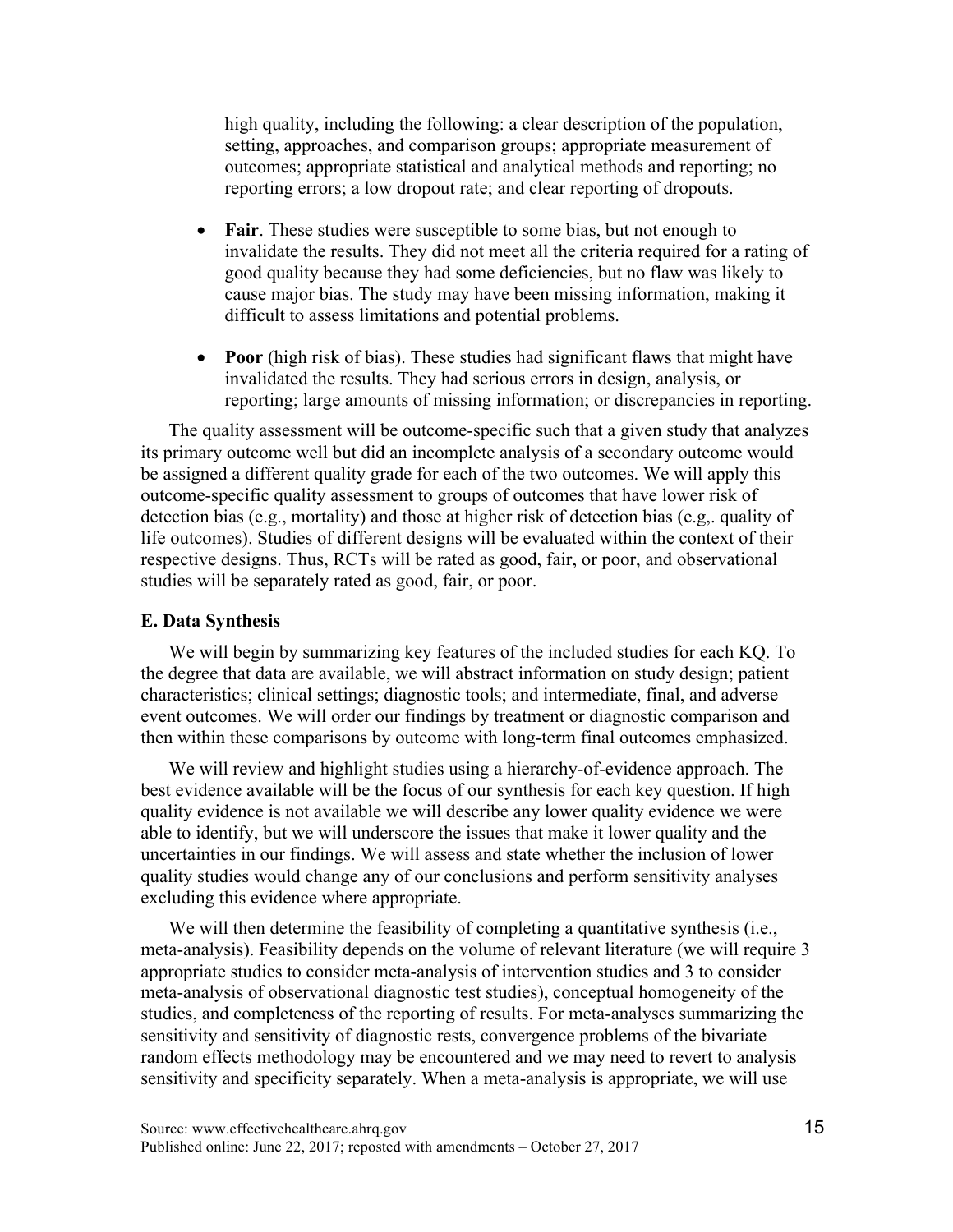random-effects models to synthesize the available evidence quantitatively. We will test for heterogeneity using graphical displays and test statistics (Q and I2 statistics), while recognizing that the ability of statistical methods to detect heterogeneity may be limited. We will present summary estimates, standard errors, and confidence intervals. We anticipate that intervention effects may be heterogeneous. If there are sufficient studies, we will perform subgroup analyses and/or meta-regression analyses to examine these hypotheses. We will perform quantitative and qualitative syntheses separately by study type and discuss their consistency qualitatively.

 original report and update any previous meta-analyses with the new studies. To address Note that we will integrate any newly identified studies with findings from our the anticipated lack of direct comparisons, we will consider multiple treatment comparison analyses or other approaches to indirect comparisons.

Because contextual questions are not reviewed using systematic review methodology, formal data synthesis for this question will not be performed but rather we will summarize the evidence from key informative studies.

### **F. Grading the Evidence for Each Key Question**

 those most commonly reported as key outcomes in the literature including incidence of stroke, major bleeding, and death by adapting an evidence grading scheme recommended At the completion of our review, two reviewers will independently grade the strength of evidence of the outcomes deemed to be of greatest important to decisionmakers and by the AHRQ Methods Guide. Conflicts will be resolved through consensus or thirdparty adjudication. In brief, the approach requires assessment of five domains: study limitations (previously named risk of bias), consistency, directness, precision, and reporting bias, which includes publication bias, outcome reporting, and analysis reporting bias. For intervention trials, these domains affect the confidence in treatment effects. For diagnostic test studies, these factors affect the confidence in estimates of test accuracy and effects on patient management.<sup>33</sup> These domains will be considered qualitatively, and a summary rating of high, moderate, or low strength of evidence will be assigned for each outcome after discussion by two reviewers. In some cases, high, moderate, or low ratings will be impossible or imprudent to make, for example, when no evidence is available or when evidence on the outcome is too weak, sparse, or inconsistent to permit any conclusion to be drawn. In these situations, a grade of "insufficient" will be assigned. This four-level rating scale consists of the following definitions:

- **High**—We are very confident that the estimate of effect lies close to the true effect for this outcome. The body of evidence has few or no deficiencies. We believe that the findings are stable, i.e., another study would not change the conclusions.
- **Moderate—We** are moderately confident that the estimate of effect lies close to the true effect for this outcome. The body of evidence has some deficiencies. We believe that the findings are likely to be stable, but some doubt remains.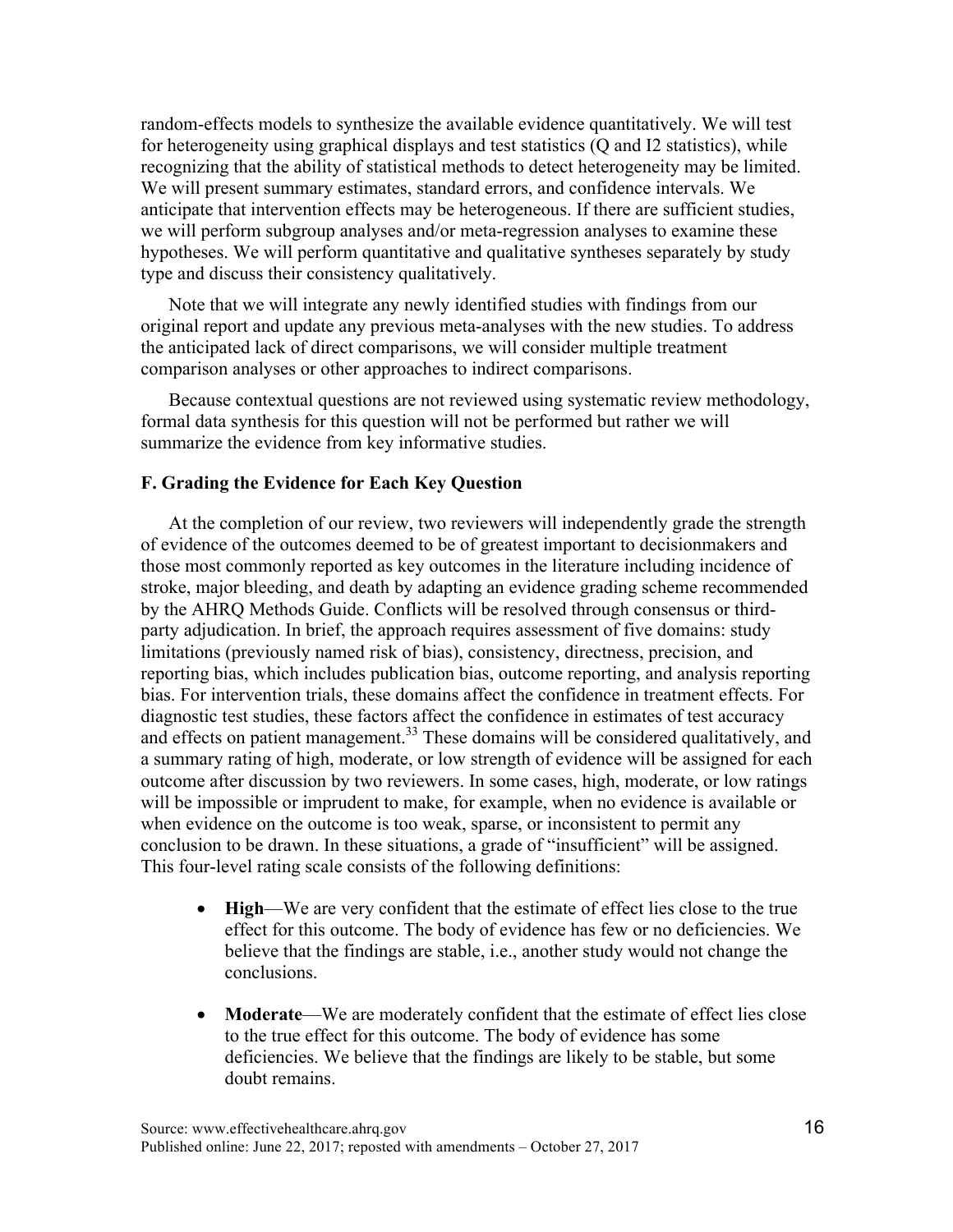- Low—We have limited confidence that the estimate of effect lies close to the true effect for this outcome. The body of evidence has major or numerous deficiencies (or both). We believe that additional evidence is needed before concluding either that the findings are stable or that the estimate of effect is close to the true effect.
- **Insufficient**—We have no evidence, we are unable to estimate an effect, or we have no confidence in the estimate of effect for this outcome. No evidence is available or the body of evidence has unacceptable deficiencies, precluding reaching a conclusion.

## **G. Assessing Applicability**

We will assess applicability across our key questions using the method described in AHRQ's Methods Guide.<sup>24</sup> In brief, this method uses the PICOTS format as a way to organize information relevant to applicability. The most important issue with respect to applicability is whether the outcomes are different across studies that recruit different populations (e.g., age groups, exclusions for comorbidities) or use different methods to implement the interventions of interest; that is, important characteristics are those that affect baseline (control group) rates of events, intervention group rates of events, or both. Example factors include narrow eligibility criteria and exclusion of those with comorbidities, event rates much higher or lower than observed in population-based studies, monitoring practices or visit frequency not used in typical practice, use of substandard alternative therapy, short-term or surrogate outcomes, and standards of care differ markedly from setting of interest. We will use a checklist to guide the assessment of applicability. We will use these data to evaluate the applicability to clinical practice, paying special attention to study eligibility criteria, demographic features of the enrolled population in comparison to the target population, characteristics of the intervention used in comparison with care models currently in use, and clinical relevance and timing of the outcome measures. We will summarize issues of applicability qualitatively.

### **V. References**

- 1. Lopes RD, Crowley MJ, Shah BR, et al. AHRQ Comparative Effectiveness Reviews. Stroke Prevention in Atrial Fibrillation. Rockville (MD): Agency for Healthcare Research and Quality (US); 2013.
- 2. Fuster V, Ryden LE, Cannom DS, et al. ACC/AHA/ESC 2006 Guidelines for the Management of Patients with Atrial Fibrillation: a report of the American College of Cardiology/American Heart Association Task Force on Practice Guidelines and the European Society of Cardiology Committee for Practice Guidelines (Writing Committee to Revise the 2001 Guidelines for the Management of Patients With Atrial Fibrillation): developed in collaboration with the European Heart Rhythm Association and the Heart Rhythm Society. Circulation. 2006 Aug 15;114(7):e257- 354. doi: 10.1161/circulationaha.106.177292. PMID: 16908781.
- 3. Go AS, Hylek EM, Phillips KA, et al. Prevalence of diagnosed atrial fibrillation in adults: national in Atrial Fibrillation (ATRIA) Study. JAMA. 2001 May 9;285(18):2370-5. PMID: 11343485. implications for rhythm management and stroke prevention: the AnTicoagulation and Risk Factors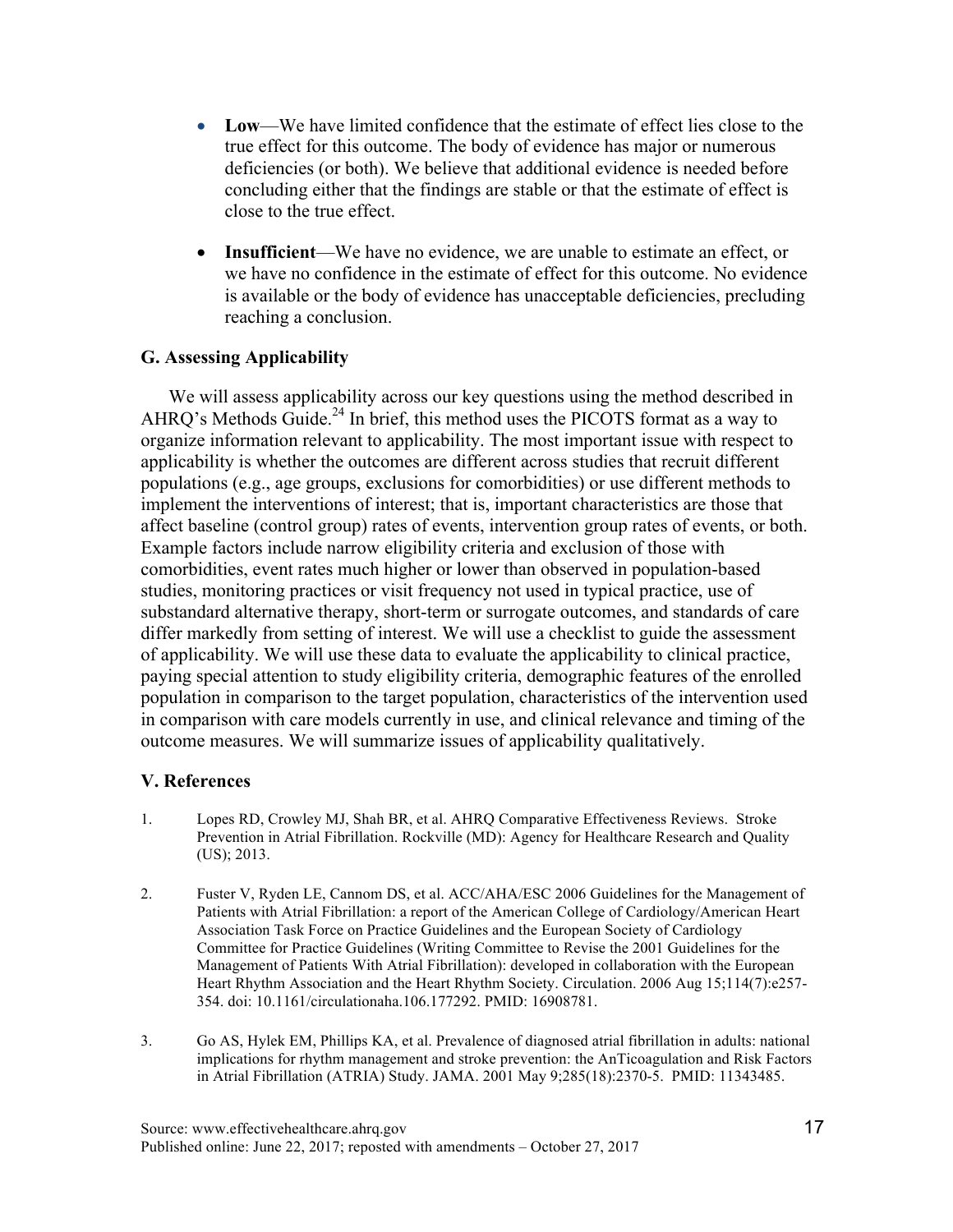- 4. Furberg CD, Psaty BM, Manolio TA, et al. Prevalence of atrial fibrillation in elderly subjects (the Cardiovascular Health Study). Am J Cardiol. 1994 Aug 1;74(3):236-41. PMID: 8037127.
- 5. Lloyd-Jones D, Adams RJ, Brown TM, et al. Heart disease and stroke statistics̶2010 update: a report from the American Heart Association. Circulation. 2010 Feb 23;121(7):e46-e215. doi: 10.1161/circulationaha.109.192667. PMID: 20019324.
- 6. Lee WC, Lamas GA, Balu S, et al. Direct treatment cost of atrial fibrillation in the elderly American population: a Medicare perspective. J Med Econ. 2008;11(2):281-98. doi: 10.3111/13696990802063425. PMID: 19450086.
- 7. Thrall G, Lane D, Carroll D, et al. Quality of life in patients with atrial fibrillation: a systematic review. Am J Med. 2006 May;119(5):448 e1-19. doi: 10.1016/j.amjmed.2005.10.057. PMID: 16651058.
- 8. Stewart S, Hart CL, Hole DJ, et al. A population-based study of the long-term risks associated with atrial fibrillation: 20-year follow-up of the Renfrew/Paisley study. Am J Med. 2002 Oct 1;113(5):359-64. PMID: 12401529.
- 9. Dulli DA, Stanko H, Levine RL. Atrial fibrillation is associated with severe acute ischemic stroke. Neuroepidemiology. 2003 Mar-Apr;22(2):118-23. doi: 10.1159/000068743. PMID: 12629277.
- 10. Lin HJ, Wolf PA, Kelly-Hayes M, et al. Stroke severity in atrial fibrillation. The Framingham Study. Stroke. 1996 Oct;27(10):1760-4. PMID: 8841325.
- 11. Paciaroni M, Agnelli G, Caso V, et al. Atrial fibrillation in patients with first-ever stroke: frequency, antithrombotic treatment before the event and effect on clinical outcome. J Thromb Haemost. 2005 Jun;3(6):1218-23. doi: 10.1111/j.1538-7836.2005.01344.x. PMID: 15892862.
- 12. Caro JJ. An economic model of stroke in atrial fibrillation: the cost of suboptimal oral anticoagulation. Am J Manag Care. 2004 Dec;10(14 Suppl):S451-58; discussion S8-61. PMID: 15696909.
- 13. Gage BF, Waterman AD, Shannon W, et al. Validation of clinical classification schemes for predicting stroke: results from the National Registry of Atrial Fibrillation. JAMA. 2001 Jun 13;285(22):2864-70. PMID: 11401607.
- 14. Inoue H, Nozawa T, Hirai T, et al. Accumulation of risk factors increases risk of thromboembolic events in patients with nonvalvular atrial fibrillation. Circ J. 2006 Jun;70(6):651-6. PMID: 16723782.
- 15. Lip GY, Nieuwlaat R, Pisters R, et al. Refining clinical risk stratification for predicting stroke and thromboembolism in atrial fibrillation using a novel risk factor-based approach: the euro heart survey on atrial fibrillation. Chest. 2010 Feb;137(2):263-72. doi: 10.1378/chest.09-1584. PMID: 19762550.
- 16. January CT, Wann LS, Alpert JS, et al. 2014 AHA/ACC/HRS guideline for the management of patients with atrial fibrillation: a report of the American College of Cardiology/American Heart Association Task Force on practice guidelines and the Heart Rhythm Society. Circulation. 2014 Dec 02;130(23):e199-267. doi: 10.1161/CIR.0000000000000041. PMID: 24682347.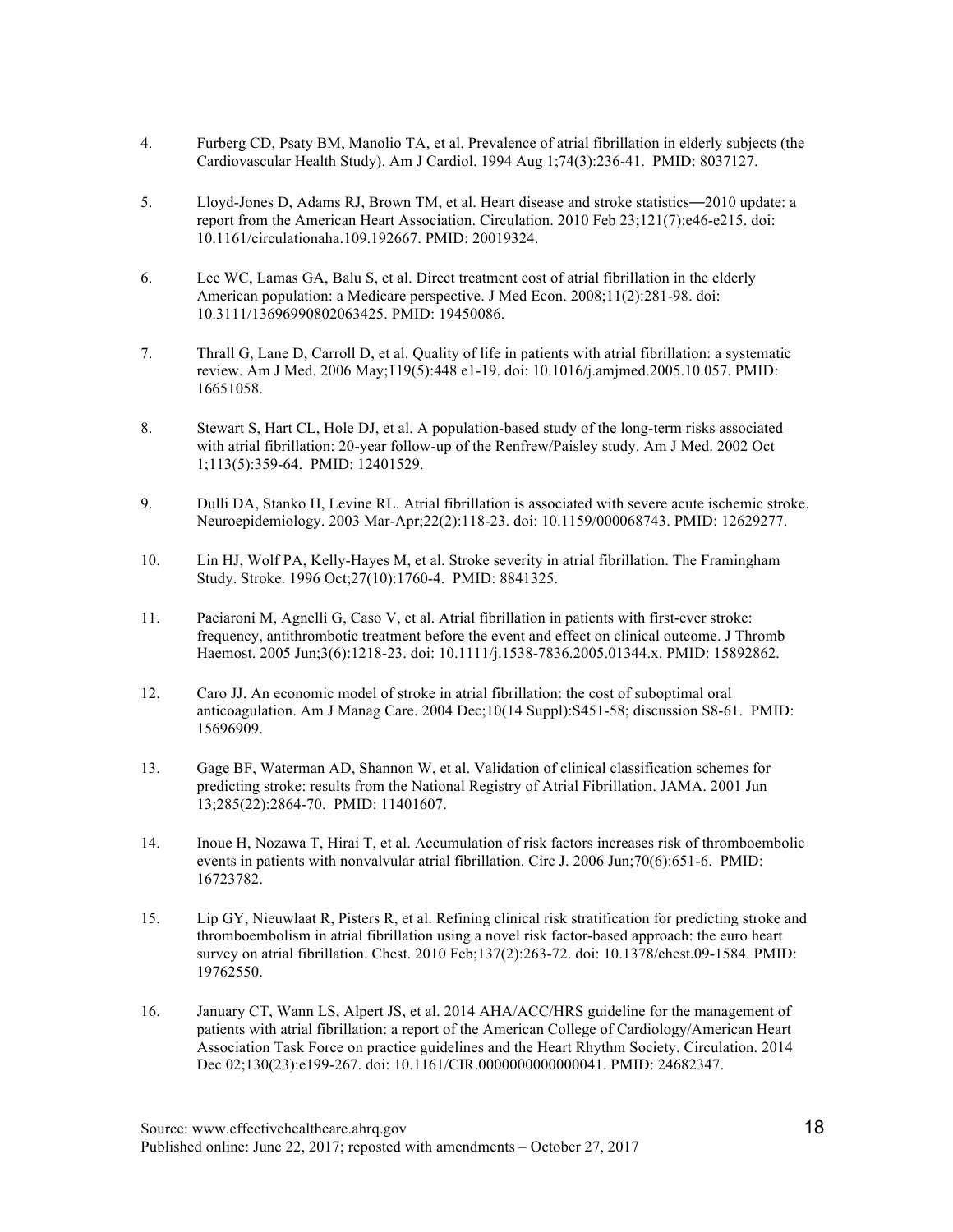- 17. Piccini JP, Hernandez AF, Zhao X, et al. Quality of care for atrial fibrillation among patients hospitalized for heart failure. J Am Coll Cardiol. 2009 Sep 29;54(14):1280-9. doi: 10.1016/j.jacc.2009.04.091. PMID: 19778670.
- 18. Hsu JC, Chan PS, Tang F, et al. Oral Anticoagulant Prescription in Patients With Atrial Fibrillation and a Low Risk of Thromboembolism: Insights From the NCDR PINNACLE Registry. JAMA Intern Med. 2015 Jun;175(6):1062-5. doi: 10.1001/jamainternmed.2015.0920. PMID: 25867280.
- 19. Kirchhof P, Benussi S, Kotecha D, et al. 2016 ESC Guidelines for the management of atrial fibrillation developed in collaboration with EACTS. Eur Heart J. 2016 Oct 07;37(38):2893-962. doi: 10.1093/eurheartj/ehw210. PMID: 27567408.
- 20. Downs SH, Black N. The feasibility of creating a checklist for the assessment of the methodological quality both of randomised and non-randomised studies of health care interventions. Journal of Epidemiology and Community Health. 1998 Jun;52(6):377-84. PMID: 9764259.
- 21. Owens DK, Lohr KN, Atkins D, et al. AHRQ series paper 5: grading the strength of a body of evidence when comparing medical interventions-Agency for Healthcare Research and Quality and the Effective Health Care Program. Journal of Clinical Epidemiology. 2010 May;63(5):513-23. PMID: 19595577.
- 22. Whiting PF, Rutjes AWS, Westwood ME, et al. QUADAS-2: a revised tool for the quality assessment of diagnostic accuracy studies. Annals of Internal Medicine. 2011;155(8):529-36. PMID: 22007046.
- 23. Giugliano RP, Ruff CT, Braunwald E, et al. Edoxaban versus warfarin in patients with atrial fibrillation. N Engl J Med. 2013 Nov 28;369(22):2093-104. doi: 10.1056/NEJMoa1310907. PMID: 24251359.
- 24. Agency for Healthcare Research and Quality. Methods Guide for Effectiveness and Comparative Effectiveness Reviews. Rockville, MD: Agency for Healthcare Research and Quality. Available at: http://www.effectivehealthcare.ahrq.gov/index.cfm/search-for-guides-reviews-andreports/?pageaction=displayproduct&productid=318. Accessed May 7, 2012.
- 25. AHRQ Methods for Effective Health Care. In: Chang SM, Matchar DB, Smetana GW, Umscheid CA, eds. Methods Guide for Medical Test Reviews. Rockville (MD): Agency for Healthcare Research and Quality (US); 2012.
- 26. Dechartres A, Altman DG, Trinquart L, et al. Association between analytic strategy and estimates of treatment outcomes in meta-analyses. Jama. 2014 Aug 13;312(6):623-30. doi: 10.1001/jama.2014.8166. PMID: 25117131.
- 27. Dechartres A, Trinquart L, Boutron I, et al. Influence of trial sample size on treatment effect estimates: meta-epidemiological study. Bmj. 2013 Apr 24;346:f2304. doi: 10.1136/bmj.f2304. PMID: 23616031.
- 28. Lopes RD, Crowley MJ, Shah BR, et al. Stroke Prevention in Atrial Fibrillation. Rockville (MD); 2013.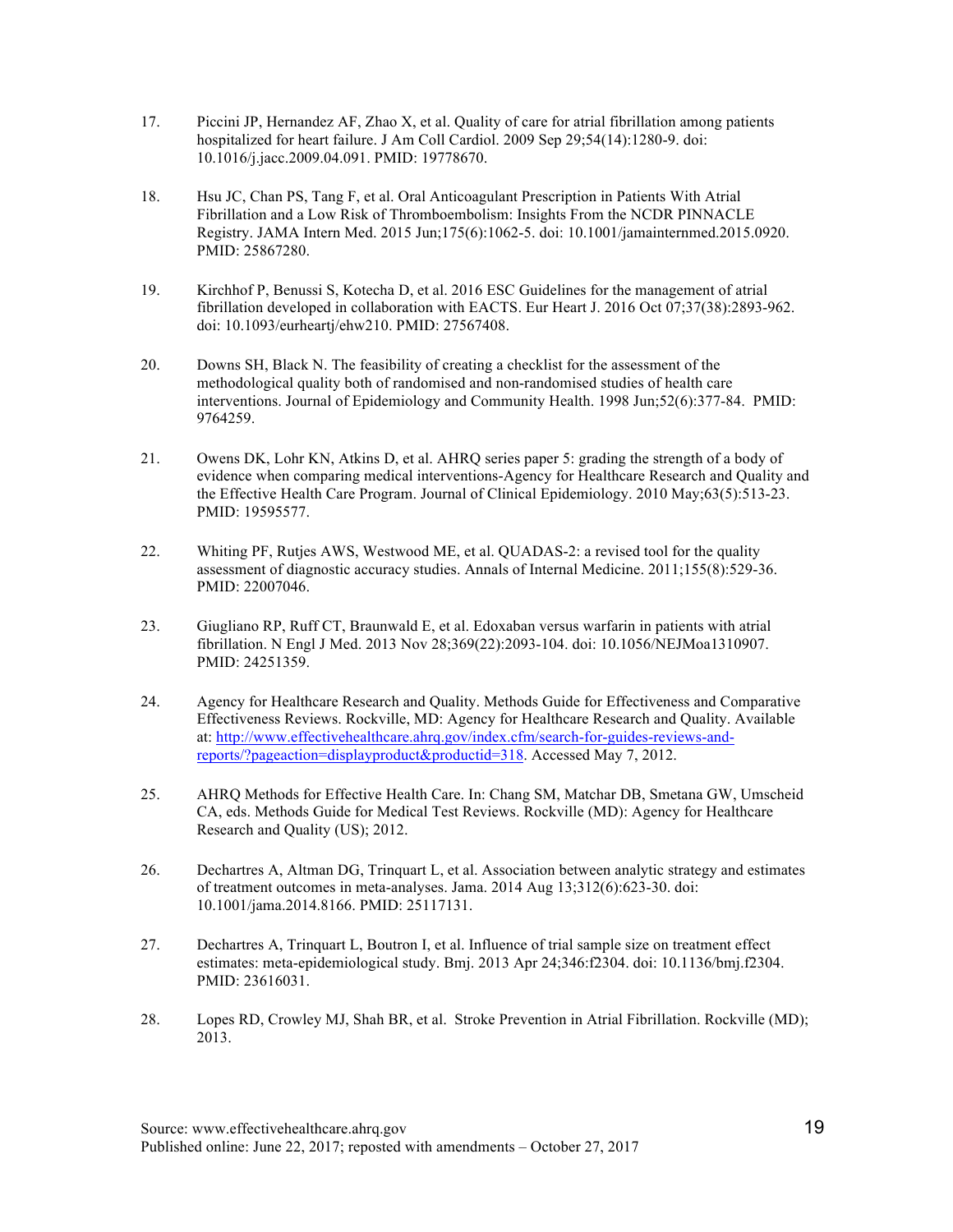- 29. Higgins JP, Altman DG, Gotzsche PC, et al. The Cochrane Collaboration's tool for assessing risk of bias in randomised trials. BMJ. 2011 Oct 18;343:d5928. doi: 10.1136/bmj.d5928. PMID: 22008217.
- 30. Higgins JPT, Green S. Cochrane Handbook for Systematic Reviews of Interventions. Version 5.1.0 [updated March 2011]. Available from www.cochrane-handbook.org. The Cochrane Collaboration; 2011.
- $31.$  randomised studies of interventions. BMJ. 2016 Oct 12;355:i4919. doi: 10.1136/bmj.i4919. Sterne JA, Hernan MA, Reeves BC, et al. ROBINS-I: a tool for assessing risk of bias in non-PMID: 27733354.
- 32. . The Newcastle-Ottawa Scale (NOS) for assessing the quality of nonrandomised studies in meta- June 5, 2017. analyses. Available at: http://www.ohri.ca/programs/clinical\_epidemiology/oxford.asp. Accessed
- 33. Schunemann HJ, Oxman AD, Brozek J, et al. Grading quality of evidence and strength of recommendations for diagnostic tests and strategies. BMJ. 2008 May 17;336(7653):1106-10. doi: http://dx.doi.org/10.1136/bmj.39500.677199.AE. PMID: 18483053.

#### VI. Abbreviations

| <b>ABC</b>          | age, biomarkers, clinical history                                         |
|---------------------|---------------------------------------------------------------------------|
| AF                  | atrial fibrillation                                                       |
| <b>AHRQ</b>         | Agency for Healthcare Research and Quality                                |
| <b>ATRIA</b>        | age, female, diabetes, congestive heart failure, hypertension,            |
|                     | proteinuria, $eGFR < 45$ or ESRD                                          |
| <b>CDSR</b>         | Cochrane Database of Systematic Reviews                                   |
| CHADS2              | congestive heart failure, hypertension, age $> 75$ , diabetes,            |
|                     | stroke/TIA                                                                |
| <b>CHADS2-VASc</b>  | congestive heart failure/left ventricular ejection fraction $\leq 40\%$ , |
|                     | hypertension, age $\geq$ 75, diabetes, stroke/TIA/thromboembolism,        |
|                     | vascular disease, age 65-74, female                                       |
| <b>CKD</b>          | chronic kidney disease                                                    |
| <b>CT</b>           | computed tomography                                                       |
| DM                  | diabetes mellitus                                                         |
| DTI                 | direct thrombin inhibitor                                                 |
| <b>DVT</b>          | deep vein thrombosis                                                      |
| eGFR                | estimate glomerular filtration rate                                       |
| <b>EPC</b>          | <b>Evidence-based Practice Center</b>                                     |
| <b>ESRD</b>         | end-stage renal disease                                                   |
| <b>HAS-BLED</b>     | hypertension, abnormal renal/liver function, stroke, bleeding             |
|                     | history or predisposition, labile INR, elderly $(> 65)$ , drugs/alcohol   |
|                     | concomitantly                                                             |
| <b>HEMORR2HAGES</b> |                                                                           |
|                     | hepatic or renal disease, ethanol (alcohol) abuse, malignancy, older      |
|                     | $($ > 75), reduced platelet count or function, rebleeding risk,           |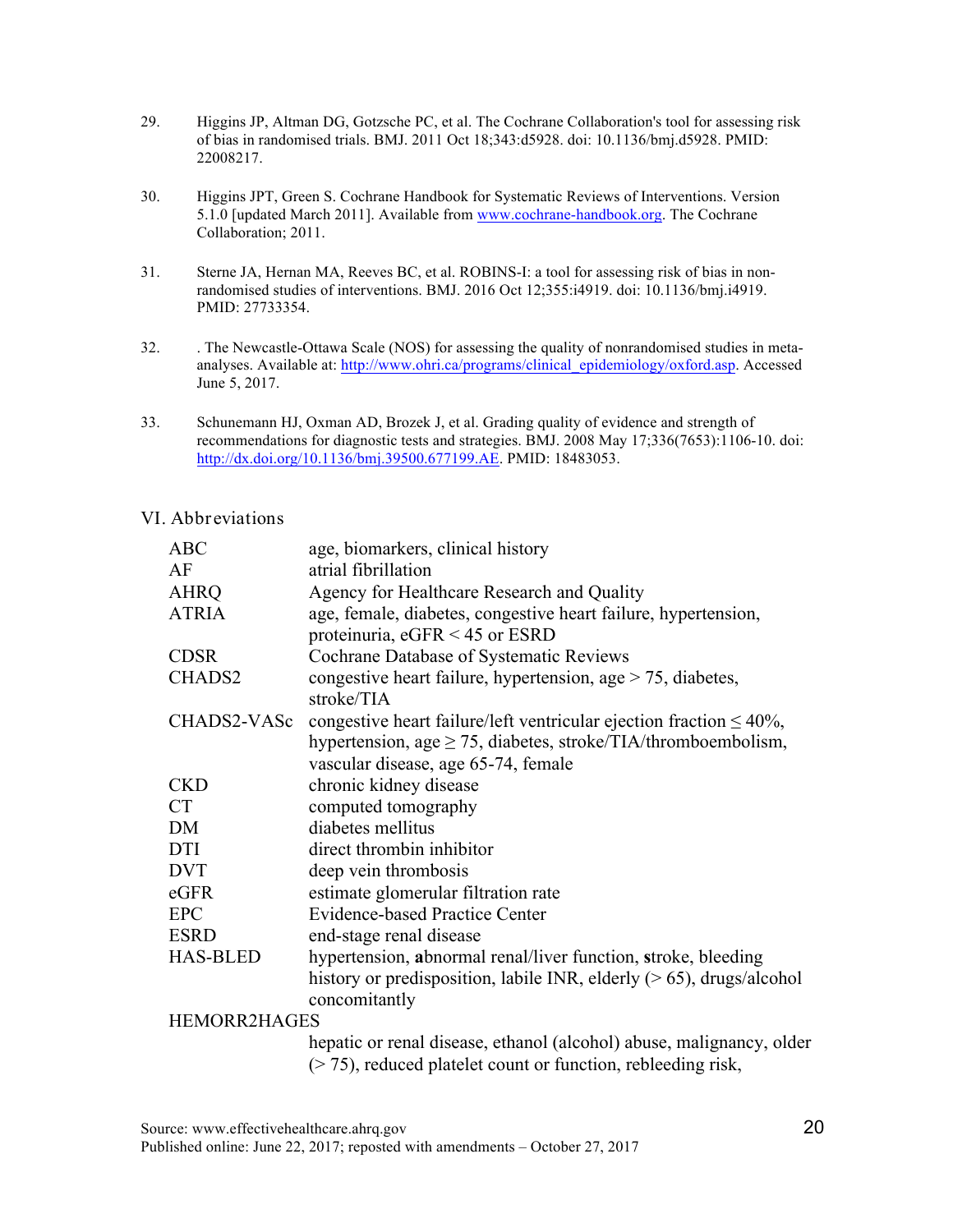| hypertension (uncontrolled), anemia, genetic factors, excessive fall |
|----------------------------------------------------------------------|
| risk, stroke history                                                 |
| intracerebral hemorrhage                                             |
| international normalized ratio                                       |
| intravenous                                                          |
| key question                                                         |
| left atrial appendage                                                |
| magnetic resonance imaging                                           |
| pulmonary embolism                                                   |
| Populations, Interventions, Comparators, Outcomes, Timing,           |
| Settings                                                             |
| quality assessment of diagnostic accuracy studies                    |
| randomized controlled trial                                          |
| <b>Systematic Review Data Repository</b>                             |
| transient ischemic attack                                            |
| transthoracic echo                                                   |
| transesophageal echo                                                 |
| vitamin K antagonist                                                 |
|                                                                      |

# VII. Summary of Protocol Amendments

Changes made to the protocol are summarized in the table below. Changes are not incorporated into the protocol body.

| Date      | Section                                                                                    | Original Protocol                                                                                                                                                                                                                                                                                                                                                                     | <b>Revised Protocol</b>                                                                                                                                                                                                                                                                                                                                                                 | Rationale                                                                                                                                                                                                                   |
|-----------|--------------------------------------------------------------------------------------------|---------------------------------------------------------------------------------------------------------------------------------------------------------------------------------------------------------------------------------------------------------------------------------------------------------------------------------------------------------------------------------------|-----------------------------------------------------------------------------------------------------------------------------------------------------------------------------------------------------------------------------------------------------------------------------------------------------------------------------------------------------------------------------------------|-----------------------------------------------------------------------------------------------------------------------------------------------------------------------------------------------------------------------------|
| 6/28/2017 | IV. Methods,<br>Table 2.<br>PICOTS and<br>Inclusion and $\bullet$<br>exclusion<br>criteria | Bleeding outcomes of<br>interest were specified in the interest were revised to<br>original protocol as below:<br>Bleeding outcomes:<br>Hemorrhagic stroke<br>$\circ$<br>Intracerebral<br>$\Omega$<br>hemorrhage<br>Extracranial<br>hemorrhage<br>Major bleed (stratified<br>$\circ$<br>by type and location) $b$<br>Minor bleed (stratified)<br>$\circ$<br>by type and location) $b$ | Bleeding outcomes of<br>the following:<br>Bleeding outcomes:<br>Hemorrhagic stroke specificity in the<br>$\circ$<br>Intracranial<br>$\Omega$<br>hemorrhage<br>(intracerebral<br>hemorrhage,<br>subdural<br>hematoma)<br>Major bleed<br>$\circ$<br>(stratified by type)<br>and location) <sup>b</sup><br>Minor bleed<br>$\bigcirc$<br>(stratified by type)<br>and location) <sup>b</sup> | The categorization of<br>bleeding outcomes of<br>interest was revised to<br>increase clarity and<br>terminology used, and to<br>align with the evaluation<br>of bleeding outcomes in<br>the systematic review<br>from 2013. |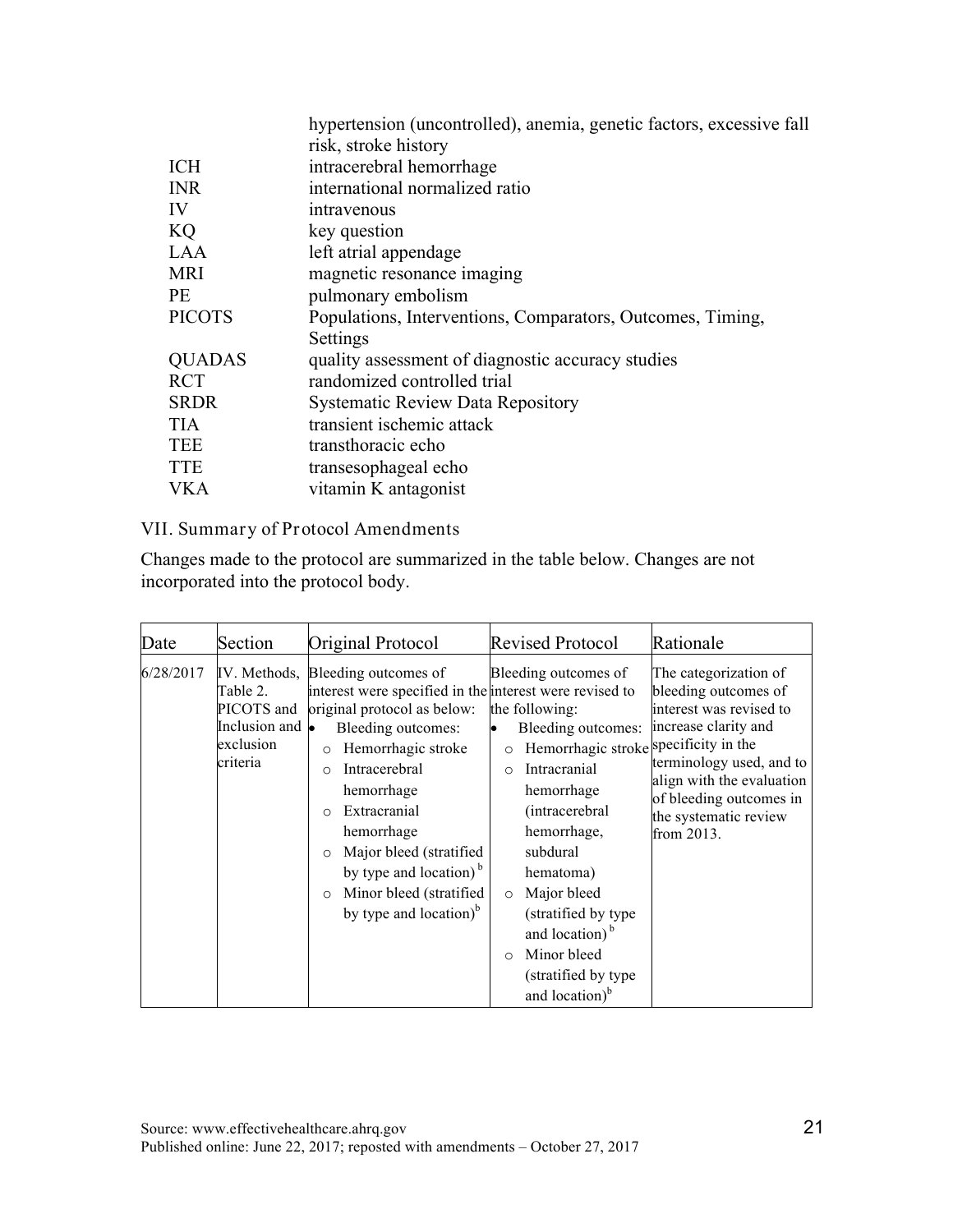| 6/28/2017 | III. Analytic<br>Framework                    | The framework in the<br>original protocol presented<br>bleeding outcomes as:<br>Hemorrhagic stroke<br>Intracerebral<br>hemorrhage<br>Extracranial<br>hemorrhage<br>Major bleed<br>Minor bleed<br>٠ | The revised framework<br>reflects the clarified list<br>of bleeding outcomes:<br>Hemorrhagic stroke<br>Intracranial<br>hemorrhage<br>Major bleed<br>Minor bleed                                                                                | This modification aligns<br>the framework diagram<br>with the revised bleeding<br>outcome terminology<br>described above for<br>Table 2.                                                                                                                                                                                                                                                                                                                                                                                                                                                                                                                                                                                                                                                                                                                                                                                                                                                                                      |
|-----------|-----------------------------------------------|----------------------------------------------------------------------------------------------------------------------------------------------------------------------------------------------------|------------------------------------------------------------------------------------------------------------------------------------------------------------------------------------------------------------------------------------------------|-------------------------------------------------------------------------------------------------------------------------------------------------------------------------------------------------------------------------------------------------------------------------------------------------------------------------------------------------------------------------------------------------------------------------------------------------------------------------------------------------------------------------------------------------------------------------------------------------------------------------------------------------------------------------------------------------------------------------------------------------------------------------------------------------------------------------------------------------------------------------------------------------------------------------------------------------------------------------------------------------------------------------------|
| 6/28/2017 | Appendix A:<br>PubMed<br>Search<br>Strategies | The search strategies<br>presented in Appendix A of<br>the original protocol were<br>designed separately for each concepts.<br>KQ using outcome-specific<br>search terms.                          | The revised search<br>strategies are designed to the sensitivity and<br>use risk and safety term<br>For transparency and<br>reproducibility, the<br>revised strategies have<br>been added to Appendix<br>A and presented in their<br>entirety. | These revisions improve<br>specificity of the<br>PubMed searches.<br>Internal peer review of<br>the literature searches<br>presented in the original<br>protocol led to an<br>improved approach that<br>used the PubMed IDs of<br>the articles included in<br>the 2013 systematic<br>review report to guide<br>the searches for this<br>update. This approach<br>enabled us to replace the<br>tools and individual risk<br>factors in KQ1 and KQ2<br>with a single risk<br>concept, resulting in<br>increased sensitivity and<br>specificity. If set to the<br>date limit of the 2013<br>review searches, this<br>revised search strategy<br>captures all of the KQ1<br>and KQ2 includes from<br>the 2013 report.<br>In the KQ3 search, we<br>have incorporated a<br>similar concept for<br>risk/safety. Again, if set<br>to the date limits of the<br>2013 review, this revised<br>PubMed search strategy<br>captures all KQ3 studies<br>from the 2013 review<br>other than one article that<br>is not indexed in<br>PubMed. |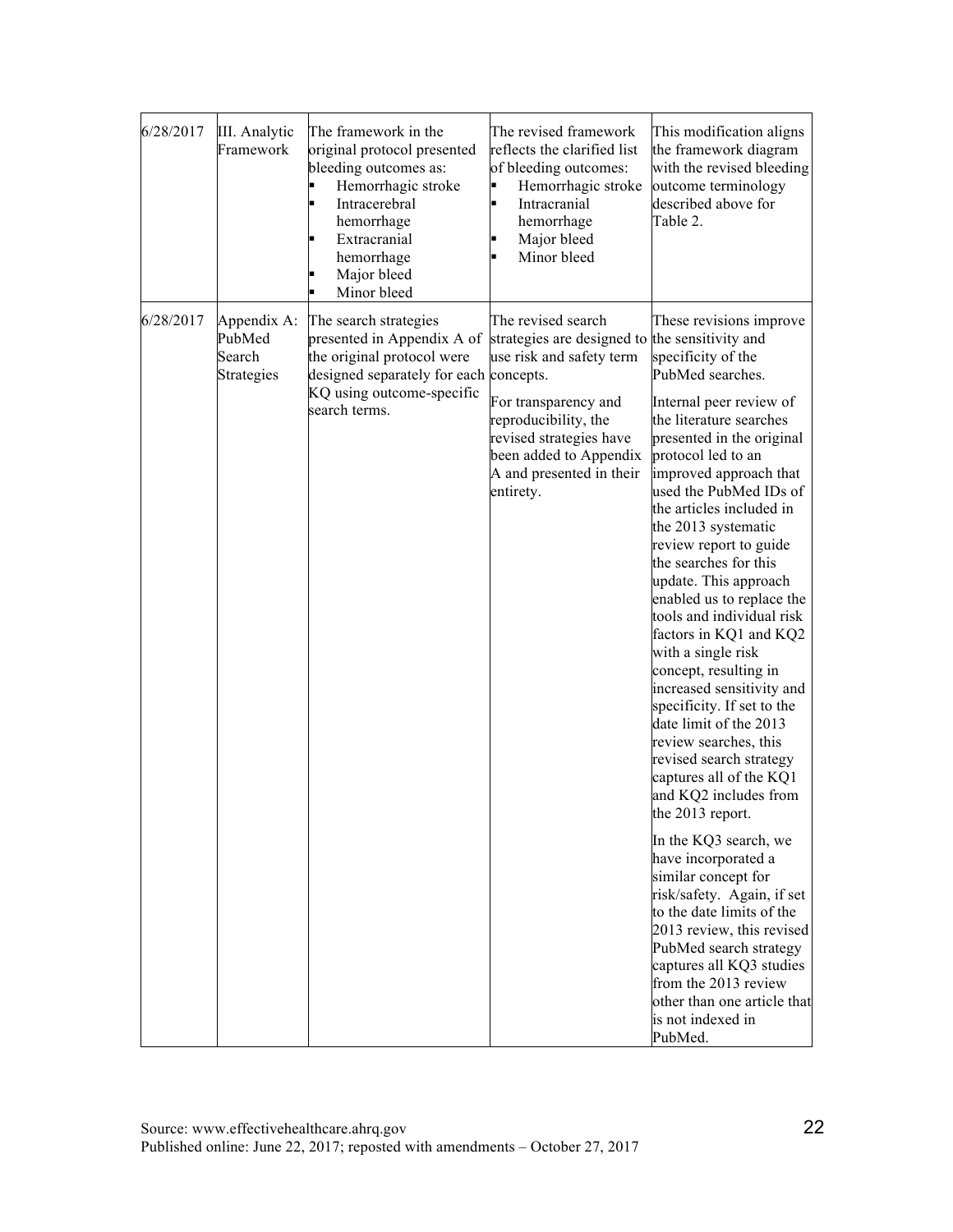|  | $10/26/2017$ IV. Methods, None<br>Table 2.<br>PICOTS and<br>Inclusion and<br>exclusion<br>criteria -<br>Setting |  |  | Studies which are<br>conducted<br>exclusively in Asia, clinical practice<br>East. | This revision excludes<br>areas of the world where<br>Africa, or the Middlesignificantly differs from<br>standards in the United<br>States. |
|--|-----------------------------------------------------------------------------------------------------------------|--|--|-----------------------------------------------------------------------------------|---------------------------------------------------------------------------------------------------------------------------------------------|
|--|-----------------------------------------------------------------------------------------------------------------|--|--|-----------------------------------------------------------------------------------|---------------------------------------------------------------------------------------------------------------------------------------------|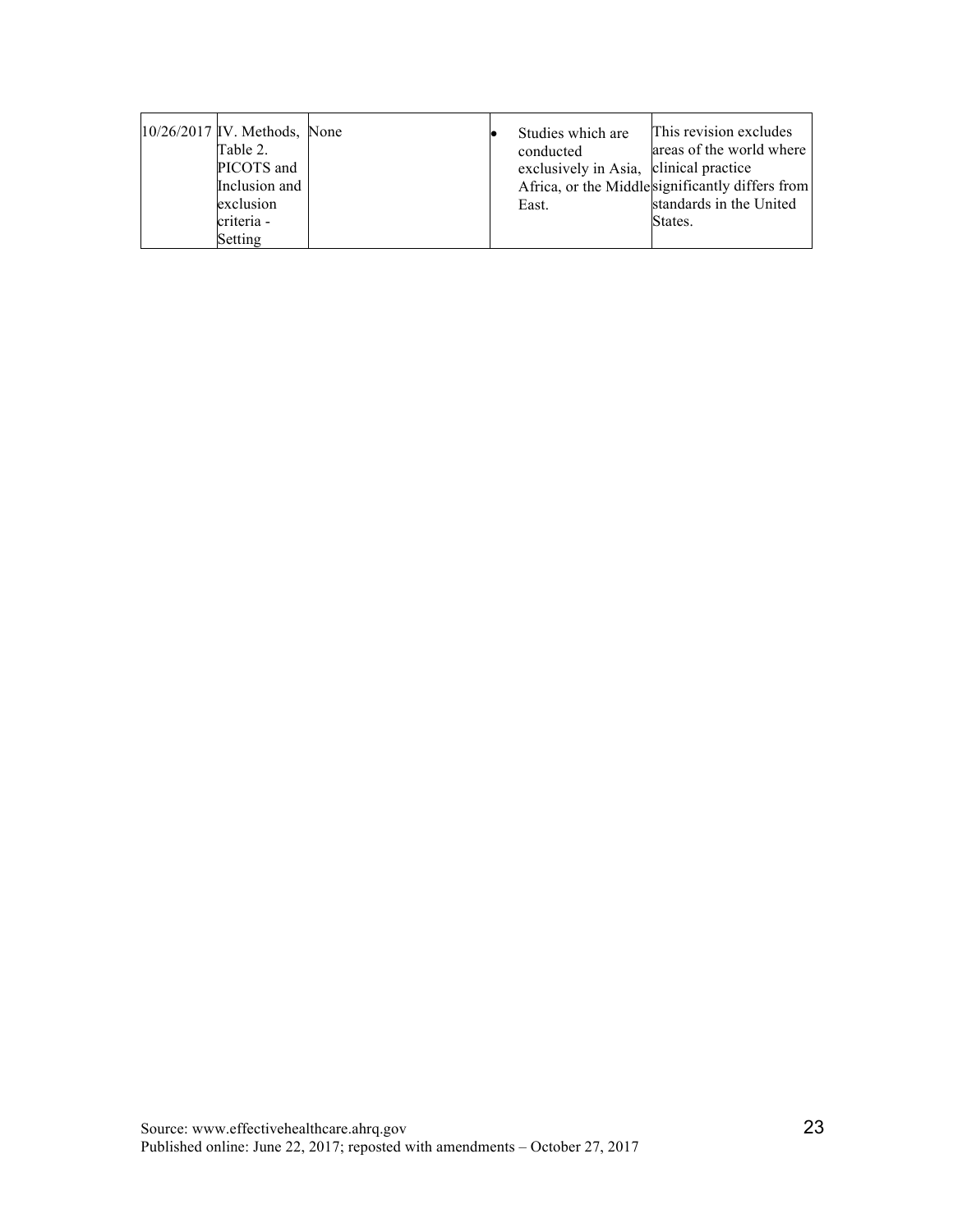|  | 10/26/2017 IV. Methods,<br>Table 2.<br>PICOTS and<br>Inclusion and<br>exclusion<br>criteria -<br><b>Study Design</b> | Study design exclusions<br>originally specified the<br>following:<br>Not a clinical study<br>(e.g., editorial,<br>nonsystematic<br>review, letter to the<br>editor, case series,<br>case reports)<br>Abstract-only or<br>poster publications;<br>articles that have<br>been retracted or<br>withdrawn<br>Because studies<br>with fewer than 20<br>subjects are often<br>pilot studies or<br>studies of lower<br>quality, $\frac{26}{27}$ we will<br>exclude them from<br>our review.<br>Systematic reviews,<br>meta-analyses, or<br>methods articles<br>(used for<br>background and<br>component<br>references only) | Study design exclusions<br>were revised to the<br>following:<br>Not a clinical<br>study (e.g.,<br>editorial,<br>nonsystematic<br>review, letter to<br>the editor, case<br>series, case<br>reports)<br>$\bullet$<br>poster<br>publications;<br>articles that<br>have been<br>retracted or<br>withdrawn<br>Because studies<br>with fewer than<br>20 subjects are<br>often pilot<br>studies or<br>studies of lower<br>quality, $\frac{26}{27}$ we<br>will exclude<br>them from our<br>review.<br>Systematic<br>$\bullet$<br>reviews, meta-<br>analyses, or<br>methods articles<br>(used for<br>background and<br>component<br>references only)<br>Observational<br>studies which:<br>are only relevant<br>to KQ3<br>(treatment),<br>have fewer than<br>1000 patients,<br>and only target<br>pharmacological<br>interventions. | Observational studies<br>with fewer than 1000<br>patients targeting only<br>pharmacological<br>interventions were<br>determined to be<br>insufficiently powered to<br>modify decision making<br>beyond evidence<br>available in the<br>remaining literature to be<br>searched. Note this<br>Abstract-only or exclusion does not<br>restrict observational<br>studies which target<br>nonpharmacological<br>interventions where<br>evidence is more sparse<br>and smaller studies may<br>impact our findings. |
|--|----------------------------------------------------------------------------------------------------------------------|----------------------------------------------------------------------------------------------------------------------------------------------------------------------------------------------------------------------------------------------------------------------------------------------------------------------------------------------------------------------------------------------------------------------------------------------------------------------------------------------------------------------------------------------------------------------------------------------------------------------|----------------------------------------------------------------------------------------------------------------------------------------------------------------------------------------------------------------------------------------------------------------------------------------------------------------------------------------------------------------------------------------------------------------------------------------------------------------------------------------------------------------------------------------------------------------------------------------------------------------------------------------------------------------------------------------------------------------------------------------------------------------------------------------------------------------------------|--------------------------------------------------------------------------------------------------------------------------------------------------------------------------------------------------------------------------------------------------------------------------------------------------------------------------------------------------------------------------------------------------------------------------------------------------------------------------------------------------------------|
|--|----------------------------------------------------------------------------------------------------------------------|----------------------------------------------------------------------------------------------------------------------------------------------------------------------------------------------------------------------------------------------------------------------------------------------------------------------------------------------------------------------------------------------------------------------------------------------------------------------------------------------------------------------------------------------------------------------------------------------------------------------|----------------------------------------------------------------------------------------------------------------------------------------------------------------------------------------------------------------------------------------------------------------------------------------------------------------------------------------------------------------------------------------------------------------------------------------------------------------------------------------------------------------------------------------------------------------------------------------------------------------------------------------------------------------------------------------------------------------------------------------------------------------------------------------------------------------------------|--------------------------------------------------------------------------------------------------------------------------------------------------------------------------------------------------------------------------------------------------------------------------------------------------------------------------------------------------------------------------------------------------------------------------------------------------------------------------------------------------------------|

# **VIII. Key Informants/Technical Experts and Review of Key Questions**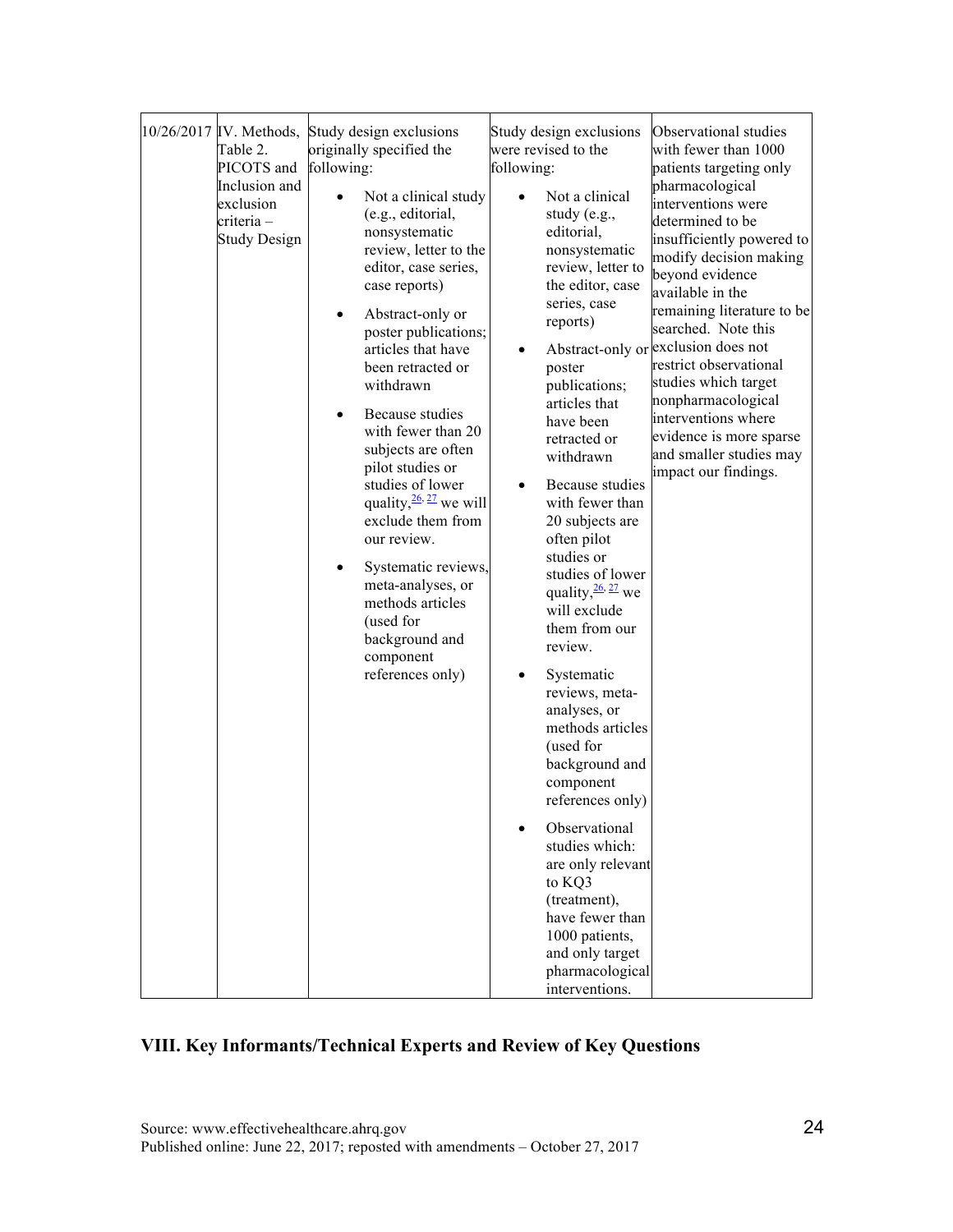Key Informants are the end users of research, including patients and caregivers, practicing clinicians, relevant professional and consumer organizations, purchasers of health care, and others with experience in making health care decisions.

Technical Experts constitute a multidisciplinary group of clinical, content, and methodological experts who provide input in defining populations, interventions, comparisons, and outcomes and identify particular studies or databases to search. They are selected to provide broad expertise and perspectives specific to the topic under development.

workshops by PCORI in December 2016 and January 2017. The workshops reviewed Key Informants and Technical Experts were included in two multi-stakeholder virtual scoping for the updated review, prioritization of key questions, a discussion of where the evidence base has accumulated since the prior review and emerging issues in AF. This stroke prevention in AF protocol was developed based upon findings from the January 2017 multi-stakeholder virtual workshop. Key Informants and Technical Experts do not do analysis of any kind nor do they contribute to the writing of the report. They have not reviewed the report, except as given the opportunity to do so through the peer or public review mechanism.

## IX. Peer Reviewer s

Peer Reviewers, representing the diversity of perspectives included in the definition of "Key Informants" and "Technical Experts" above, are invited to provide written comments on the draft report based on their clinical, content, or methodological expertise. The EPC considers all peer review comments on the draft report in preparation of the final report. Peer Reviewers do not participate in writing or editing of the final report or other products. The final report does not necessarily represent the views of individual reviewers. The EPC will complete a disposition of all peer review comments. The disposition of comments for systematic reviews and technical briefs will be published 3 months after the publication of the evidence report.

Potential Peer Reviewers must disclose any financial conflicts of interest greater than \$10,000 and any other relevant business or professional conflicts of interest. Invited Peer Reviewers may not have any financial conflict of interest greater than \$10,000. Peer Reviewers who disclose potential business or professional conflicts of interest may submit comments on draft reports through the public comment mechanism.

### XII. EPC Team Disclosures

No team members have financial conflicts of interest.

# XIII. Role of the Funder

 Institute (PCORI). The AHRQ Task Order Officer reviewed contract deliverables for This project was funded under Contract No. HHSA290201500004I from the Agency for Healthcare Research and Quality, U.S. Department of Health and Human Services, through funds provided by a partnership with the Patient-Centered Outcomes Research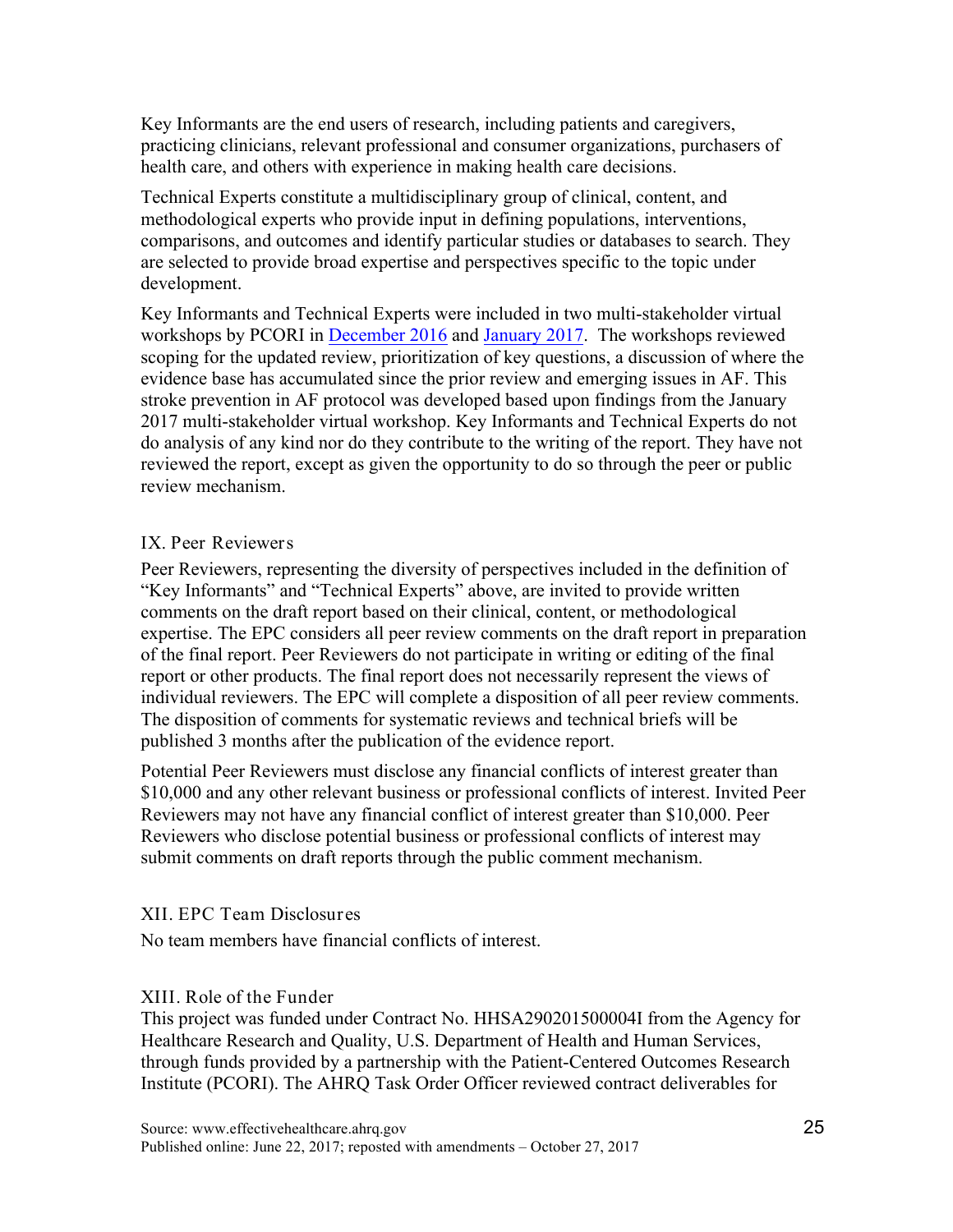adherence to contract requirements and quality. The authors of this report are responsible for its content. Statements in the report should not be construed as endorsement by PCORI, the Agency for Healthcare Research and Quality or the U.S. Department of Health and Human Services.

# **XIV. Registration**

 This protocol will be registered in the international prospective register of systematic reviews (PROSPERO).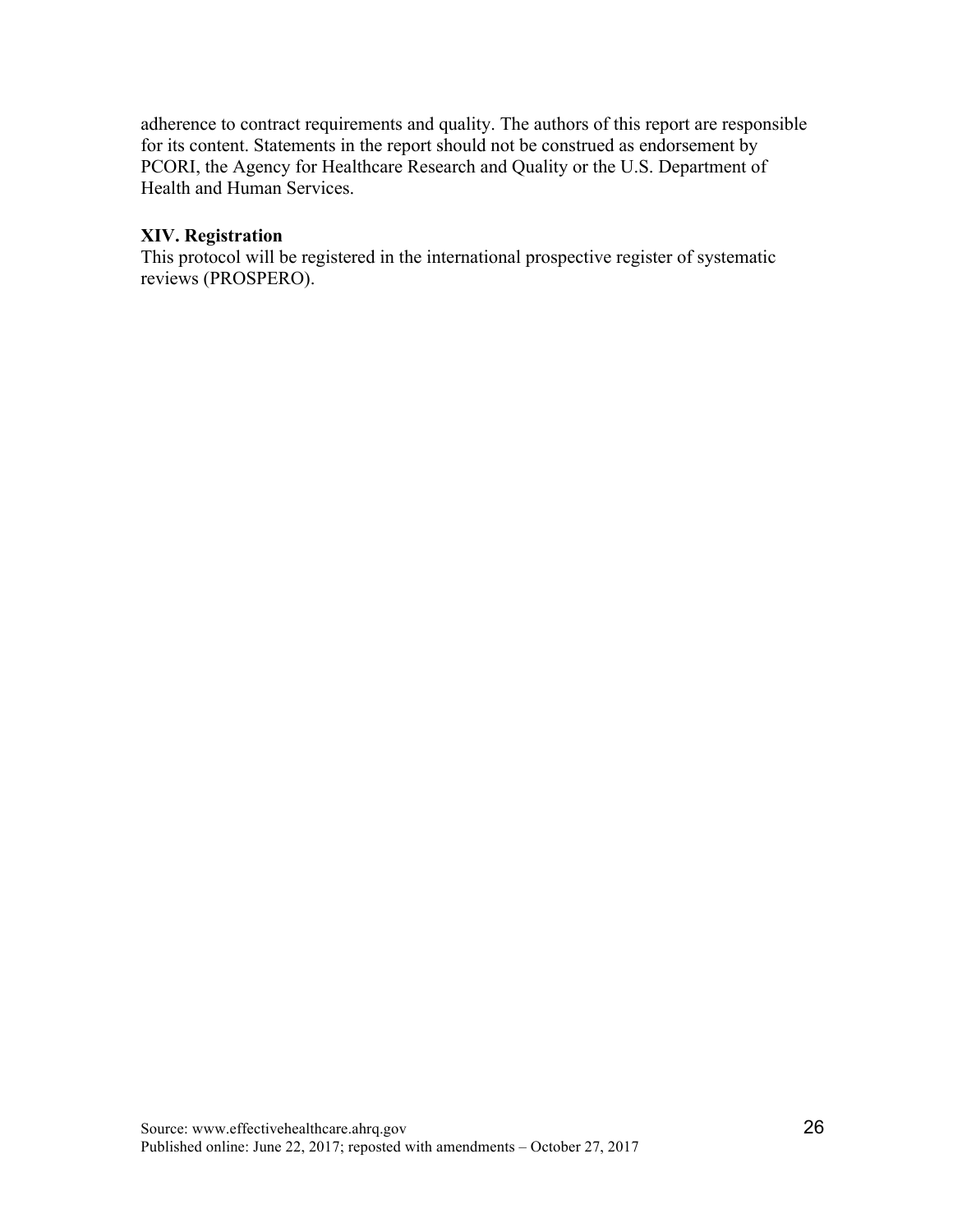# **Appendix A: PubMed Search Strategies**

## **Appendix Table A1. PubMed search strategy for KQ 1**

| #1 | "Atrial Fibrillation"[Mesh] OR "Atrial Flutter"[Mesh] OR "atrial fibrillation"[tiab] OR afib[tiab] OR "atrial<br>flutter"[tiab]                                                                                                                                                                                                                                                                                                                                                                                                                                                                                                                                                                                                                                                                                 |
|----|-----------------------------------------------------------------------------------------------------------------------------------------------------------------------------------------------------------------------------------------------------------------------------------------------------------------------------------------------------------------------------------------------------------------------------------------------------------------------------------------------------------------------------------------------------------------------------------------------------------------------------------------------------------------------------------------------------------------------------------------------------------------------------------------------------------------|
| #2 | "Magnetic Resonance Imaging"[Mesh] OR "Cardiac Imaging Techniques"[Mesh] OR "Tomography,<br>X-Ray Computed"[Mesh] OR "International Normalized Ratio"[Mesh] OR "Time Factors"[Mesh] OR<br>CHADS2[tiab] OR "CHADS2-VASc"[tiab] OR CHA2DS2-VASc[tiab] OR "Framingham"[tiab] OR<br>"ABC"[tiab] OR "international normalized ratio"[tiab] OR "international normalized ratios"[tiab] OR<br>INR[tiab] OR duration[tiab] OR frequen*[tiab] OR echocardiogr*[tiab] OR echo[tiab] OR echoes[tiab]<br>OR echos[tiab] OR TTE[tiab] OR TEE[tiab] OR "CT-scan"[tiab] OR "CT-scans"[tiab] OR "Computed<br>Tomography"[tiab] OR "CAT scan"[tiab] OR "CAT scans"[tiab] OR "Computer Assisted<br>Tomography"[tiab] OR "Computerized Axial Tomography"[tiab] OR "Magnetic Resonance<br>Imaging"[tiab] OR MRI[tiab] OR MRIs[tiab] |
| #3 | "Stroke"[Mesh] OR "Thromboembolism"[Mesh] OR "brain ischemia"[Mesh] OR stroke[tiab] OR<br>strokes[tiab] OR thromboembolism[tiab] OR thromboembolisms[tiab] OR thromboembolic[tiab] OR<br>((brain[tiab] OR cerebral[tiab]) AND (ischemia[tiab] OR ischaemia[tiab] OR ischemias[tiab] OR<br>ischaemias[tiab])) OR (transient[tiab] AND (ischemic[tiab] OR ischaemic[tiab] OR ischaemia[tiab]<br>OR ischemia[tiab]) AND (attack[tiab] OR attacks[tiab])) OR TIA[tiab] OR TIAs[tiab] OR<br>"cerebrovascular accident"[tiab] OR "cerebrovascular accidents"[tiab] OR CVA[tiab] OR CVAs[tiab]<br>OR "brain vascular accident"[tiab] OR "brain vascular accidents"[tiab]                                                                                                                                               |
| #4 | #1 AND #2 AND #3                                                                                                                                                                                                                                                                                                                                                                                                                                                                                                                                                                                                                                                                                                                                                                                                |
| #5 | ("diagnosis"[Mesh] OR "diagnosis"[Subheading] OR "diagnosis"[tiab] OR diagnose[tiab] OR<br>diagnoses[tiab] OR diagnostic[tiab] OR diagnosed[tiab] OR "treatment outcome"[Mesh] OR<br>"Sensitivity and Specificity"[Mesh] OR "decision making"[Mesh] OR outcome[tiab] OR<br>outcomes[tiab] OR reliability[tiab] OR accuracy[tiab] OR accurate[tiab] OR sensitive[tiab] OR<br>Sensitivity[tiab] OR specificity[tiab] OR valid[tiab] OR validity[tiab] OR validation[tiab] OR<br>decision[tiab] OR decisions[tiab] OR assessment[tiab]) NOT (Editorial[ptyp] OR Letter[ptyp] OR<br>Case Reports[ptyp] OR Comment[ptyp])                                                                                                                                                                                            |
| #6 | #5 AND #4                                                                                                                                                                                                                                                                                                                                                                                                                                                                                                                                                                                                                                                                                                                                                                                                       |
| #7 | #6 NOT (animals[mh] NOT humans[mh]) AND English[lang] AND ("2011/08/01"[Date - Publication]<br>: "3000"[Date - Publication])                                                                                                                                                                                                                                                                                                                                                                                                                                                                                                                                                                                                                                                                                    |

# **Appendix Table A2. PubMed search strategy for KQ 2**

| #1 | "Atrial Fibrillation"[Mesh] OR "Atrial Flutter"[Mesh] OR "atrial fibrillation"[tiab] OR afib[tiab] OR<br>"atrial flutter"[tiab]                                                                                                                                                                                                                                                                                                                                                                                                                                                                                                                                                                                                                                                                                                                                                                                                                                                                                                                                                                                                                                                                                                                                                                                                                                                                                                                                                                                                                                                                                                                                                                                                                                                                                                                                                                                                         |
|----|-----------------------------------------------------------------------------------------------------------------------------------------------------------------------------------------------------------------------------------------------------------------------------------------------------------------------------------------------------------------------------------------------------------------------------------------------------------------------------------------------------------------------------------------------------------------------------------------------------------------------------------------------------------------------------------------------------------------------------------------------------------------------------------------------------------------------------------------------------------------------------------------------------------------------------------------------------------------------------------------------------------------------------------------------------------------------------------------------------------------------------------------------------------------------------------------------------------------------------------------------------------------------------------------------------------------------------------------------------------------------------------------------------------------------------------------------------------------------------------------------------------------------------------------------------------------------------------------------------------------------------------------------------------------------------------------------------------------------------------------------------------------------------------------------------------------------------------------------------------------------------------------------------------------------------------------|
| #2 | "Age Factors"[Mesh] OR "Dementia"[Mesh] OR "Cognitive Dysfunction"[Mesh] OR "Accidental<br>Falls"[Mesh] OR "International Normalized Ratio"[Mesh] OR "Heart Diseases"[Mesh] OR "Time<br>Factors"[Mesh] OR "Kidney Failure, Chronic"[Mesh] OR "Diabetes Mellitus"[Mesh] OR "Sex<br>Factors"[Mesh] OR "Population Groups"[Mesh] OR "Neoplasms"[Mesh] OR "HIV"[Mesh] OR "HIV<br>Long-Term Survivors"[Mesh] OR "HIV-Associated Lipodystrophy Syndrome"[Mesh] OR "HIV<br>Infections"[Mesh] OR age[tiab] OR dementia[tiab] OR fall[tiab] OR falls[tiab] OR INR[tiab] OR<br>"international normalized ratio"[tiab] OR "international normalized ratios"[tiab] OR paroxysmal[tiab]<br>OR persistent[tiab] OR permanent[tiab] OR stratification[tiab] OR classification[tiab] OR<br>schema[tiab] OR "cognitive impairment"[tiab] OR "cognitive impairments"[tiab] OR "cognitive<br>dysfunction"[tiab] OR "cognitive dysfunctions"[tiab] OR "cognitive decline"[tiab] OR "cognitive<br>declines"[tiab] OR ((prior[tiab] OR previous[tiab] OR first[tiab]) AND stroke[tiab]) OR has-bled[tiab]<br>OR HEMORR2HAGES[tiab] OR "Anticoagulation and Risk Factors in Atrial Fibrillation"[tiab] OR<br>ATRIA[tiab] OR "Bleeding Risk"[tiab] OR duration[tiab] OR frequen*[tiab] OR "heart disease"[tiab]<br>OR "heart diseases"[tiab] OR "cardiac disease"[tiab] OR "cardiac diseases"[tiab] OR "chronic<br>kidney failure"[tiab] OR "chronic renal failure"[tiab] OR "end stage renal disease"[tiab] OR<br>ESRD[tiab] OR "end stage kidney disease"[tiab] OR ESKD[tiab] OR "renal function"[tiab] OR<br>diabetes[tiab] OR diabetic[tiab] OR sex[tiab] OR race[tiab] or ethnic*[tiab] OR cancer[tiab] OR<br>cancers[tiab] OR tumor[tiab] OR tumors[tiab] OR tumours[tiab] OR tumour[tiab] OR<br>carcinoma[tiab] OR carcinomas[tiab] OR neoplasm[tiab] or neoplasms[tiab] OR HIV[tiab] OR<br>"human immunodeficiency virus"[tiab] OR "HIV-infected"[tiab] |
| #3 | "Intracranial Hemorrhages"[Mesh] OR "Hemorrhage"[Mesh:noexp] OR hemorrhage[tiab] OR                                                                                                                                                                                                                                                                                                                                                                                                                                                                                                                                                                                                                                                                                                                                                                                                                                                                                                                                                                                                                                                                                                                                                                                                                                                                                                                                                                                                                                                                                                                                                                                                                                                                                                                                                                                                                                                     |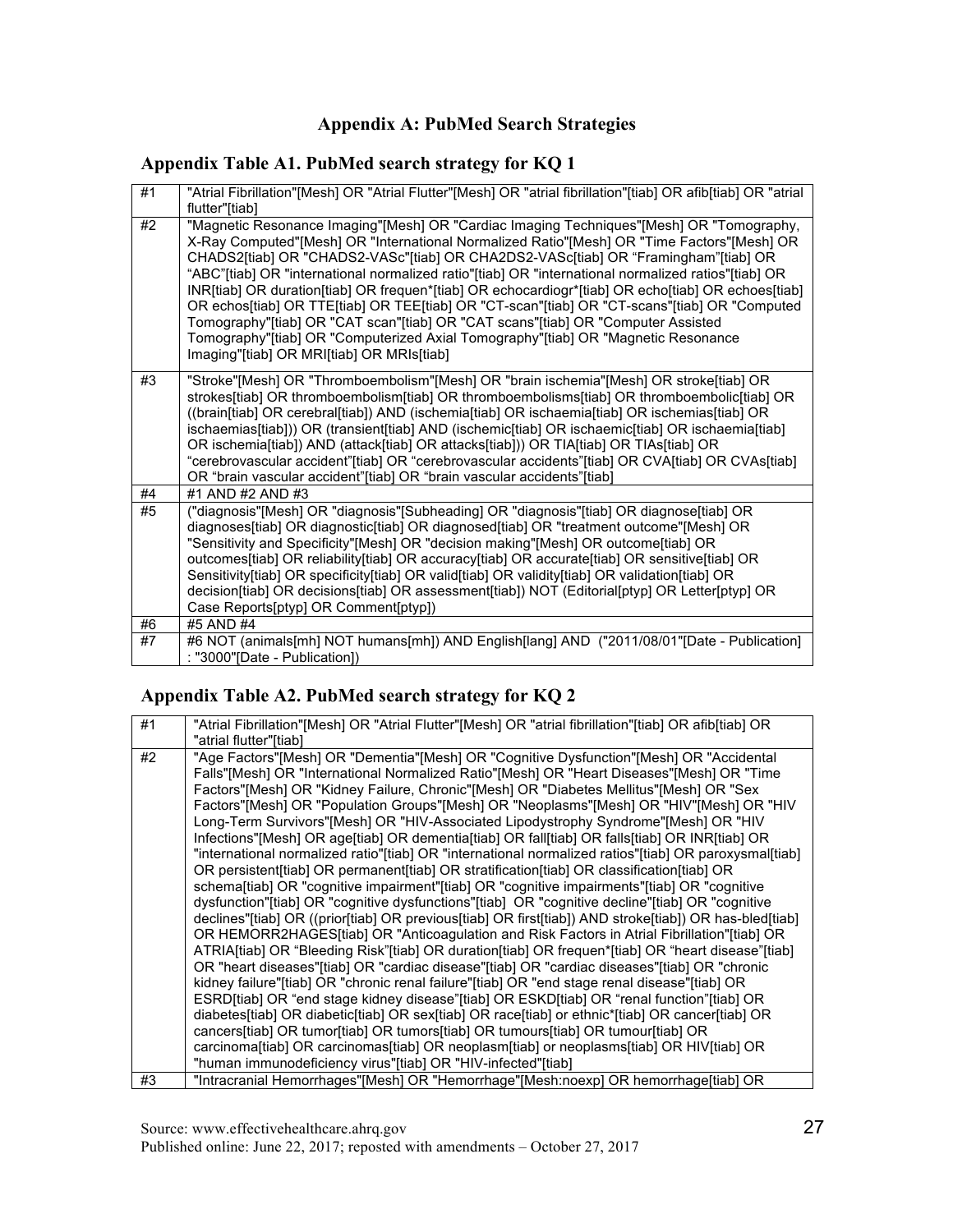|    | hemorrhages[tiab] OR hemorrhaging[tiab] OR bleeding[tiab] OR bleed[tiab] OR bleeds[tiab] OR<br>hemorrhagic[tiab] OR haemorrhage[tiab] OR haemorrhages[tiab] OR haemorrhaging[tiab] OR<br>haemorrhagic[tiab]                                                                                                                                                                                                                                                                                                                                                                                                          |
|----|----------------------------------------------------------------------------------------------------------------------------------------------------------------------------------------------------------------------------------------------------------------------------------------------------------------------------------------------------------------------------------------------------------------------------------------------------------------------------------------------------------------------------------------------------------------------------------------------------------------------|
| #4 | #1 AND #2 AND #3                                                                                                                                                                                                                                                                                                                                                                                                                                                                                                                                                                                                     |
| #5 | ("diagnosis"[Mesh] OR "diagnosis"[Subheading] OR "diagnosis"[tiab] OR diagnose[tiab] OR<br>diagnoses[tiab] OR diagnostic[tiab] OR diagnosed[tiab] OR "treatment outcome"[Mesh] OR<br>"Sensitivity and Specificity"[Mesh] OR "decision making"[Mesh] OR outcome[tiab] OR<br>outcomes[tiab] OR reliability[tiab] OR accuracy[tiab] OR accurate[tiab] OR sensitive[tiab] OR<br>Sensitivity[tiab] OR specificity[tiab] OR valid[tiab] OR validity[tiab] OR validation[tiab] OR<br>decision[tiab] OR decisions[tiab] OR assessment[tiab]) NOT (Editorial[ptyp] OR Letter[ptyp] OR<br>Case Reports[ptyp] OR Comment[ptyp]) |
| #6 | #5 AND #4                                                                                                                                                                                                                                                                                                                                                                                                                                                                                                                                                                                                            |
| #7 | #6 NOT (animals[mh] NOT humans[mh]) AND English[lang] AND ("2011/08/01"[Date -<br>Publication]: "3000"[Date - Publication])                                                                                                                                                                                                                                                                                                                                                                                                                                                                                          |

### **Appendix Table A3. PubMed search strategy for KQ 3**

| #1 | "Atrial Fibrillation"[Mesh] OR "atrial fibrillation"[tiab] OR afib[tiab] OR "atrial flutter"[Mesh] OR<br>"atrial flutter"[tiab]                                                                                                                                                                                                                                                                                                                                                                                                                                                                                                                                                                                                                                                                                                                                                                                                                                                                                                                                               |
|----|-------------------------------------------------------------------------------------------------------------------------------------------------------------------------------------------------------------------------------------------------------------------------------------------------------------------------------------------------------------------------------------------------------------------------------------------------------------------------------------------------------------------------------------------------------------------------------------------------------------------------------------------------------------------------------------------------------------------------------------------------------------------------------------------------------------------------------------------------------------------------------------------------------------------------------------------------------------------------------------------------------------------------------------------------------------------------------|
| #2 | "Anticoagulants"[Mesh] OR "Warfarin"[Mesh] OR "Heparin"[Mesh] OR "Vitamin K/antagonists<br>and inhibitors"[Mesh] OR "Rivaroxaban"[Mesh] OR Antithrombins[Pharmacological Action] OR<br>"Dabigatran"[Mesh] OR "Blood Coagulation Factor Inhibitors"[Mesh] OR<br>"Anticoagulants"[Pharmacological Action] OR "Factor Xa Inhibitors"[Pharmacological Action] OR<br>"apixaban"[Supplementary Concept] OR "edoxaban"[Supplementary Concept] OR warfarin[tiab]<br>OR coumadin[tiab] OR "vitamin k"[tiab] OR enoxaparin[tiab] OR lovenox[tiab] OR<br>rivaroxaban[tiab] OR xarelto[tiab] OR dabigatran[tiab] OR pradaxa[tiab] OR heparin[tiab] OR<br>apixaban[tiab] OR eliquis[tiab] OR edoxaban[tiab] OR lixiana[tiab] OR anticoagulant[tiab] OR<br>anticoagulants[tiab] OR anticoagulation[tiab] OR "thrombin inhibitor"[tiab] OR "thrombin<br>inhibitors"[tiab] OR antithrombin[tiab] OR antithrombins[tiab] OR antithrombotic[tiab] OR "factor<br>Xa inhibitor"[tiab] OR "factor Xa inhibitors"[tiab] OR "Blood clotting inhibitor"[tiab] OR "blood<br>clotting inhibitors"[tiab] |
| #3 | "Platelet Aggregation Inhibitors"[Mesh] OR "Aspirin"[Mesh] OR "Dipyridamole"[Mesh] OR "Platelet<br>Aggregation Inhibitors"[Pharmacological Action] OR clopidogrel[Supplementary Concept] OR<br>clopidogrel[tiab] OR plavix[tiab] OR aspirin[tiab] OR dipyridamole[tiab] OR aggrenox[tiab] OR<br>persantine[tiab] OR curantil[tiab] OR antiplatelet[tiab] OR anti-platelet[tiab] OR antiplatelets[tiab] OR<br>anti-platelets[tiab] OR "platelet aggregation inhibitors"[tiab] OR "platelet aggregation inhibitor"[tiab] OR<br>"platelet inhibitors"[tiab] OR "platelet inhibitor"[tiab] OR "platelet antagonists"[tiab] OR "platelet<br>antagonist"[tiab]                                                                                                                                                                                                                                                                                                                                                                                                                      |
| #4 | Atrial Appendage/surgery[mesh] OR "Septal Occluder Device"[Mesh] OR "atrial<br>appendage"[tiab] OR "atrial appendages"[tiab] OR "atrium appendage"[tiab] OR "atrium<br>appendages"[tiab] OR "auricular appendage"[tiab] OR "auricular appendages"[tiab] OR<br>LAA[tiab] OR occluder[tiab] OR occluders[tiab] OR occlusion[tiab] OR AMPLATZER[tiab] OR<br>AtriClip[tiab] OR PLAATO[tiab] OR Watchman[tiab] OR (atrial[tiab] AND modification[tiab]) OR<br>lariat[tiab] OR atricure[tiab]                                                                                                                                                                                                                                                                                                                                                                                                                                                                                                                                                                                       |
| #5 | "Stroke"[Mesh] OR "Thromboembolism"[Mesh] OR "brain ischemia"[Mesh] OR stroke[tiab] OR<br>strokes[tiab] OR thromboembolism[tiab] OR thromboembolisms[tiab] OR thromboembolic[tiab]<br>OR ((brain[tiab] OR cerebral[tiab]) AND (ischemia[tiab] OR ischaemia[tiab] OR ischemias[tiab]<br>OR ischaemias[tiab])) OR (transient[tiab] AND (ischemic[tiab] OR ischaemic[tiab] OR<br>ischaemia[tiab] OR ischemia[tiab]) AND (attack[tiab] OR attacks[tiab])) OR TIA[tiab] OR<br>TIAs[tiab] OR "cerebrovascular accident"[tiab] OR "cerebrovascular accidents"[tiab] OR<br>CVA[tiab] OR CVAs[tiab] OR "brain vascular accident"[tiab] OR "brain vascular accidents"[tiab]                                                                                                                                                                                                                                                                                                                                                                                                             |
| #6 | #1 AND (#2 OR #3 OR #4) AND #5                                                                                                                                                                                                                                                                                                                                                                                                                                                                                                                                                                                                                                                                                                                                                                                                                                                                                                                                                                                                                                                |
| #7 | "evaluation studies"[Publication Type] OR "evaluation studies as topic"[Mesh] OR "evaluation<br>study"[tiab] OR evaluation studies[tiab] OR "intervention study"[tiab] OR "intervention<br>studies"[tiab] OR "case-control studies"[Mesh] OR "case-control"[tiab] OR "cohort<br>studies"[Mesh] OR cohort[tiab] OR "longitudinal studies"[Mesh] OR "longitudinal"[tiab] OR<br>longitudinally[tiab] OR "prospective"[tiab] OR prospectively[tiab] OR "retrospective<br>studies"[Mesh] OR "retrospective"[tiab] OR "follow up"[tiab] OR "comparative study"[Publication<br>Type] OR "comparative study"[tiab] OR systematic[subset] OR "meta-analysis"[Publication                                                                                                                                                                                                                                                                                                                                                                                                               |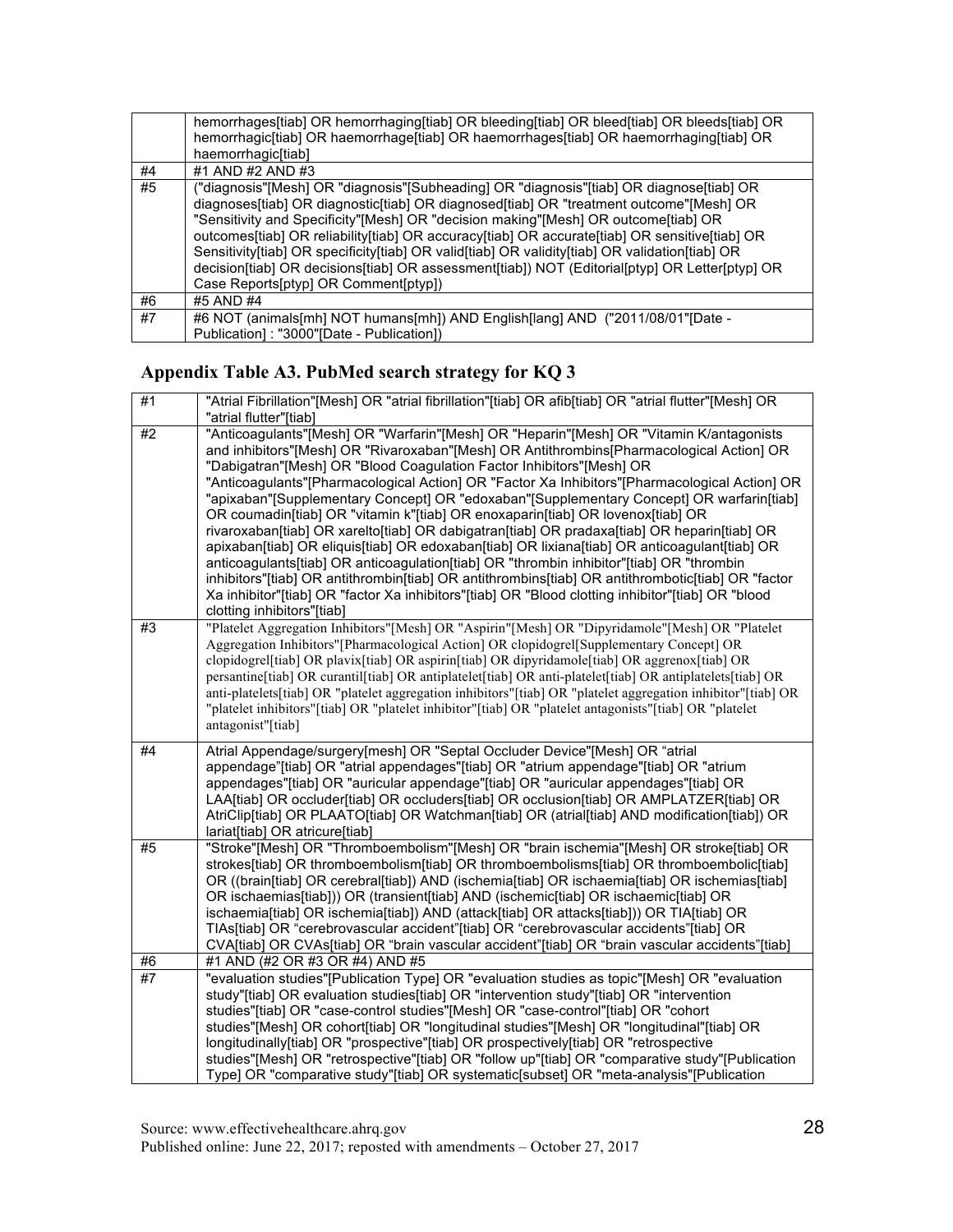|    | Type] OR "meta-analysis as topic"[Mesh] OR "meta-analysis"[tiab] OR "meta-analyses"[tiab] OR<br>randomized controlled trial[Publication Type] OR controlled clinical trial[Publication Type] OR<br>randomized[tiab] OR randomised[tiab] OR randomization[tiab] OR randomisation[tiab] OR<br>placebo[tiab] OR randomly[tiab] OR trial[tiab] OR groups[tiab] OR Clinical trial[Publication Type]<br>OR "clinical trial"[tiab] OR "clinical trials"[tiab] NOT (Editorial[ptyp] OR Letter[ptyp] OR Case<br>Reports[ptyp] OR Comment[ptyp]) |
|----|----------------------------------------------------------------------------------------------------------------------------------------------------------------------------------------------------------------------------------------------------------------------------------------------------------------------------------------------------------------------------------------------------------------------------------------------------------------------------------------------------------------------------------------|
| #8 | #7 AND #6                                                                                                                                                                                                                                                                                                                                                                                                                                                                                                                              |
| #9 | #8 NOT (animals[mh] NOT humans[mh]) AND English[lang] AND ("2011/08/01"[Date -<br>Publication]: "3000"[Date - Publication])                                                                                                                                                                                                                                                                                                                                                                                                            |

## **Contextual Question Search**

 ((("Atrial Fibrillation"[Mesh] OR "Atrial Flutter"[Mesh] OR "atrial fibrillation"[tiab] OR afib[tiab] OR "atrial flutter"[tiab])) AND ("Stroke"[Mesh] OR "Thromboembolism"[Mesh] OR "brain ischemia"[Mesh] OR stroke[tiab] OR strokes[tiab] OR thromboembolism[tiab] OR thromboembolisms[tiab] OR "cerebrovascular accident"[tiab] OR "cerebrovascular accidents"[tiab] OR CVA[tiab] OR CVAs[tiab] OR "brain vascular accident"[tiab] OR "brain vascular accidents"[tiab])) AND ("Clinical Decision-Making"[Mesh] OR "Decision Support Systems, Clinical"[Mesh] OR "Decision Making, Computer-Assisted"[Mesh] OR "Decision Support Techniques"[Mesh] OR "Decision Making"[Mesh] OR "Decision Theory"[Mesh] OR "Medical Order Entry Systems"[Mesh] OR "Point-of-Care Systems"[Mesh] OR "decision"[tiab]) AND ("2011/08/01"[Date - Publication] : "3000"[Date - Publication]) thromboembolic[tiab] OR ((brain[tiab] OR cerebral[tiab]) AND (ischemia[tiab] OR ischaemia[tiab] OR ischemias[tiab] OR ischaemias[tiab])) OR (transient[tiab] AND (ischemic[tiab] OR ischaemic[tiab] OR ischaemia[tiab] OR ischemia[tiab]) AND (attack[tiab] OR attacks[tiab])) OR TIA[tiab] OR TIAs[tiab] OR

### **Appendix Table A4. Amendment 1 Revised PubMed search strategy for KQs 1-2**

| Search | Query                                                                                                                 |
|--------|-----------------------------------------------------------------------------------------------------------------------|
| #1     | "Atrial Fibrillation"[Mesh] OR "atrial fibrillation"[tiab] OR "Atrial Flutter"[Mesh] OR "atrial                       |
|        | flutter"[tiab]                                                                                                        |
| #2     | "Cerebrovascular Disorders"[Majr:NoExp] OR "Stroke"[Mesh] OR "Thromboembolism"[Mesh]                                  |
|        | OR "Hemorrhage"[Mesh:NoExp] OR "Intracranial Hemorrhages"[Mesh] OR "Brain                                             |
|        | Ischemia"[Mesh] OR "Prothrombin Time"[Mesh] OR stroke[tiab] OR strokes[tiab] OR                                       |
|        | thromboembolism[tiab] OR thromboembolisms[tiab] OR thromboembolic[tiab] OR                                            |
|        | thromboses[tiab] OR hemorrhage[tiab] OR hemorrhages[tiab] OR hemorrhaging[tiab] OR                                    |
|        | hemorrhagic[tiab] OR haemorrhage[tiab] OR haemorrhages[tiab] OR haemorrhaging[tiab] OR                                |
|        | haemorrhagic[tiab] OR (("bleeding"[tiab] OR bleed[tiab] OR bleeds[tiab]) AND (major[tiab] OR                          |
|        | risk[tiab] OR event[tiab])) OR ((Systemic[tiab] OR paradoxical[tiab] OR crossed[tiab]) AND                            |
|        | (embolism[tiab] OR embolisms[tiab])) OR ((brain[tiab] OR cerebral[tiab] OR brainstem[tiab] OR                         |
|        | "brain stem"[tiab]) AND (ischemia[tiab] OR ischaemia[tiab] OR ischemias[tiab] OR                                      |
|        | ischaemias[tiab] OR infarction[tiab] OR infarctions[tiab])) OR (transient[tiab] AND (ischemic[tiab]                   |
|        | OR ischaemic[tiab] OR ischaemia[tiab] OR ischemia[tiab]) AND (attack[tiab] OR attacks[tiab]))                         |
|        | OR TIA[tiab] OR TIAs[tiab] OR "cerebrovascular accident"[tiab] OR "cerebrovascular                                    |
|        | accidents"[tiab] OR CVA[tiab] OR CVAs[tiab] OR "brain vascular accident"[tiab] OR "brain<br>vascular accidents"[tiab] |
| #3     | "Risk"[Mesh] OR risk[tiab] OR risks[tiab] OR "Predictive Value of Tests"[Mesh] OR predict[tiab]                       |
|        | OR predicts[tiab] OR predicting[tiab] OR predictor[tiab] OR predictors[tiab] OR predictive[tiab]                      |
| #4     | #1 AND #2 AND #3                                                                                                      |
| #5     | #4 NOT (Editorial[ptyp] OR Letter[ptyp] OR Case Reports[ptyp] OR Comment[ptyp])                                       |
| #6     | #5 NOT ("Animals"[MeSH Terms] NOT "Humans"[MeSH Terms])                                                               |
| #7     | #6 NOT (("Adolescent"[Mesh] OR "Child"[Mesh] OR "Infant"[Mesh]) NOT "Adult"[Mesh])                                    |
| #8     | "Randomized Controlled Trial"[Publication Type] OR "Controlled Clinical Trial"[Publication Type]                      |
|        | OR randomized[tiab] OR randomised[tiab] OR randomization[tiab] OR randomisation[tiab] OR                              |
|        | placebo[tiab] OR randomly[tiab] OR trial[tiab] OR groups[tiab] OR "Clinical Trial"[Publication                        |
|        | Type] OR "clinical trial"[tiab] OR "clinical trials"[tiab] OR "Evaluation Studies"[Publication Type]                  |
|        | OR "Evaluation Studies as Topic"[MeSH Terms] OR "evaluation study"[tiab] OR "evaluation                               |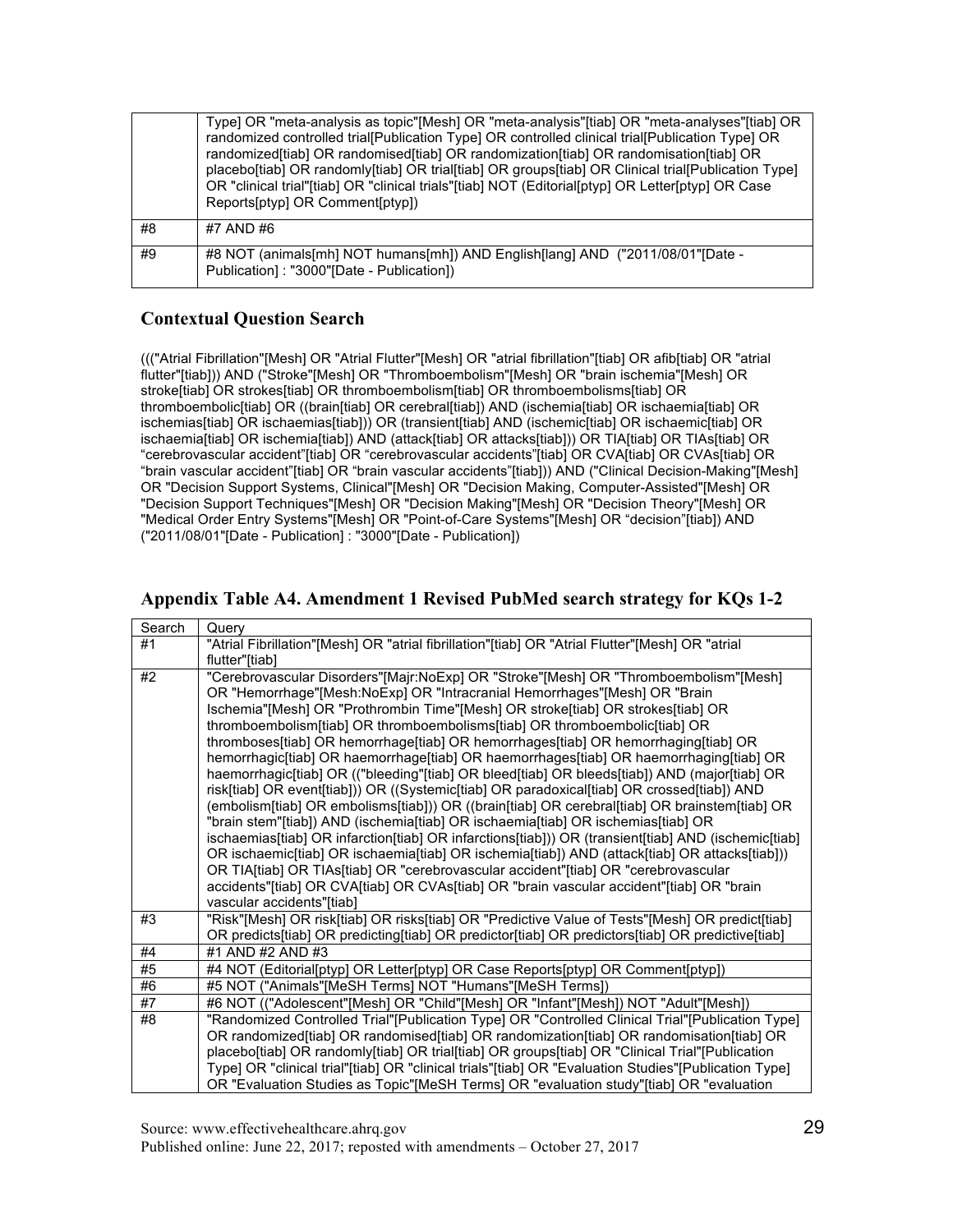|     | studies"[tiab] OR "intervention study"[tiab] OR "intervention studies"[tiab] OR "Case-control<br>Studies"[MeSH Terms] OR "case-control"[tiab] OR "Cohort Studies"[Mesh Terms] OR<br>cohort[tiab] OR "Longitudinal Studies"[MeSH Terms] OR longitudinal[tiab] OR longitudinally[tiab]<br>OR "Prospective Studies"[Mesh Terms] OR "prospective"[tiab] OR prospectively[tiab] OR<br>"Retrospective Studies"[MeSH Terms] OR "retrospective"[tiab] OR "Follow-Up Studies"[Mesh<br>Terms] OR "follow up"[tiab] OR "Comparative Study"[Publication Type] OR "comparative                                                     |
|-----|-----------------------------------------------------------------------------------------------------------------------------------------------------------------------------------------------------------------------------------------------------------------------------------------------------------------------------------------------------------------------------------------------------------------------------------------------------------------------------------------------------------------------------------------------------------------------------------------------------------------------|
|     | study"[tiab] OR systematic[subset] OR "systematic review"[tiab] OR "meta-analysis"[Publication<br>Type] OR "meta-analysis as topic"[MeSH Terms] OR "meta-analysis"[tiab] OR "meta-<br>analyses"[tiab] OR "meta synthesis"[tiab] OR "meta syntheses"[tiab] OR "Multicenter<br>Study"[Publication Type] OR "Multicenter Study"[tiab] OR multicentre[tiab] OR<br>"Registries" [Mesh Terms] OR registry [tiab] OR registries [tiab] OR "Sensitivity and<br>Specificity"[Mesh] OR Sensitivity[tiab] OR specificity[tiab] OR valid[tiab] OR validity[tiab] OR<br>validation[tiab] OR "validation studies"[publication type] |
| #9  | #7 AND #8                                                                                                                                                                                                                                                                                                                                                                                                                                                                                                                                                                                                             |
| #10 | #9 AND ("2011/08/01" [Date - Publication]: "3000" [Date - Publication])                                                                                                                                                                                                                                                                                                                                                                                                                                                                                                                                               |

### **Appendix Table A5. Amendment 1 Revised PubMed search strategy for KQ 3**

| Search | Query                                                                                               |
|--------|-----------------------------------------------------------------------------------------------------|
| #1     | "Atrial Fibrillation"[Mesh] OR "atrial fibrillation"[tiab] OR "Atrial Flutter"[Mesh] OR "atrial     |
|        | flutter"[tiab]                                                                                      |
| #2     | "Cerebrovascular Disorders"[Majr:NoExp] OR "Stroke"[Mesh] OR "Thromboembolism"[Mesh]                |
|        | OR "Hemorrhage"[Mesh:NoExp] OR "Intracranial Hemorrhages"[Mesh] OR "Brain                           |
|        | Ischemia"[Mesh] OR "Prothrombin Time"[Mesh] OR stroke[tiab] OR strokes[tiab] OR                     |
|        | thromboembolism[tiab] OR thromboembolisms[tiab] OR thromboembolic[tiab] OR                          |
|        | thromboses[tiab] OR hemorrhage[tiab] OR hemorrhages[tiab] OR hemorrhaging[tiab] OR                  |
|        | hemorrhagic[tiab] OR haemorrhage[tiab] OR haemorrhages[tiab] OR haemorrhaging[tiab] OR              |
|        | haemorrhagic[tiab] OR (("bleeding"[tiab] OR bleed[tiab] OR bleeds[tiab]) AND (major[tiab] OR        |
|        | risk[tiab] OR event[tiab])) OR ((Systemic[tiab] OR paradoxical[tiab] OR crossed[tiab]) AND          |
|        | (embolism[tiab] OR embolisms[tiab])) OR ((brain[tiab] OR cerebral[tiab] OR brainstem[tiab] OR       |
|        | "brain stem"[tiab]) AND (ischemia[tiab] OR ischaemia[tiab] OR ischemias[tiab] OR                    |
|        | ischaemias[tiab] OR infarction[tiab] OR infarctions[tiab])) OR (transient[tiab] AND (ischemic[tiab] |
|        | OR ischaemic[tiab] OR ischaemia[tiab] OR ischemia[tiab]) AND (attack[tiab] OR attacks[tiab]))       |
|        | OR TIA[tiab] OR TIAs[tiab] OR "cerebrovascular accident"[tiab] OR "cerebrovascular                  |
|        | accidents"[tiab] OR CVA[tiab] OR CVAs[tiab] OR "brain vascular accident"[tiab] OR "brain            |
|        | vascular accidents"[tiab]                                                                           |
| #3     | "Risk"[Mesh] OR risk[tiab] OR risks[tiab] OR "Safety"[Mesh] OR safety[tiab] OR safe[tiab] OR        |
|        | "Incidence"[Mesh] OR efficacy[tiab] OR efficacious[tiab] OR "prevention and                         |
|        | control"[Subheading] OR prevent[tiab] OR prevents[tiab] OR preventing[tiab] OR                      |
|        | prevention[tiab] OR "Treatment Outcome"[Mesh] OR "adverse effects"[Subheading] OR side              |
|        | effect*[tiab] OR (adverse[tiab] AND (interaction*[tiab] or response*[tiab] or effect*[tiab] or      |
|        | event*[tiab] or reaction*[tiab] or outcome*[tiab])) OR (unintended[tiab] AND (interaction*[tiab] or |
|        | response*[tiab] or effect*[tiab] or event*[tiab] or reaction*[tiab] or outcome*[tiab])) OR          |
|        | (unintentional[tiab] AND (interaction*[tiab] or response*[tiab] or effect*[tiab] or event*[tiab] or |
|        | reaction*[tiab] or outcome*[tiab]) OR (unwanted[tiab] AND (interaction*[tiab] or response*[tiab]    |
|        | or effect*[tiab] or event*[tiab] or reaction*[tiab] or outcome*[tiab])) OR (unexpected AND          |
|        | (interaction*[tiab] or response*[tiab] or effect*[tiab] or event*[tiab] or reaction*[tiab] or       |
|        | outcome*[tiab])) OR (undesirable AND (interaction*[tiab] or response*[tiab] or effect*[tiab] or     |
|        | event*[tiab] or reaction*[tiab] or outcome*[tiab])) OR "drug safety"[tiab] OR "drug toxicity"[tiab] |
|        | OR tolerability[tiab] OR harm[tiab] OR harms[tiab] OR harmful[tiab] OR "treatment                   |
|        | emergent"[tiab] OR complication*[tiab] OR toxicity[tiab]                                            |
| #4     | #1 AND #2 AND #3                                                                                    |
| #5     | "Anticoagulants"[Mesh] OR "Warfarin"[Mesh] OR "Heparin"[Mesh] OR "Vitamin K/antagonists             |
|        | and inhibitors"[Mesh] OR "Rivaroxaban"[Mesh] OR Antithrombins[Pharmacological Action] OR            |
|        | "Dabigatran"[Mesh] OR "Blood Coagulation Factor Inhibitors"[Mesh] OR                                |
|        | "Anticoagulants"[Pharmacological Action] OR "Factor Xa Inhibitors"[Pharmacological Action] OR       |
|        | "apixaban"[Supplementary Concept] OR "edoxaban"[Supplementary Concept] OR warfarin[tiab]            |
|        | OR coumadin[tiab] OR "vitamin k"[tiab] OR enoxaparin[tiab] OR lovenox[tiab] OR                      |
|        | rivaroxaban[tiab] OR xarelto[tiab] OR dabigatran[tiab] OR pradaxa[tiab] OR heparin[tiab] OR         |
|        | apixaban[tiab] OR eliquis[tiab] OR edoxaban[tiab] OR lixiana[tiab] OR anticoagulant[tiab] OR        |